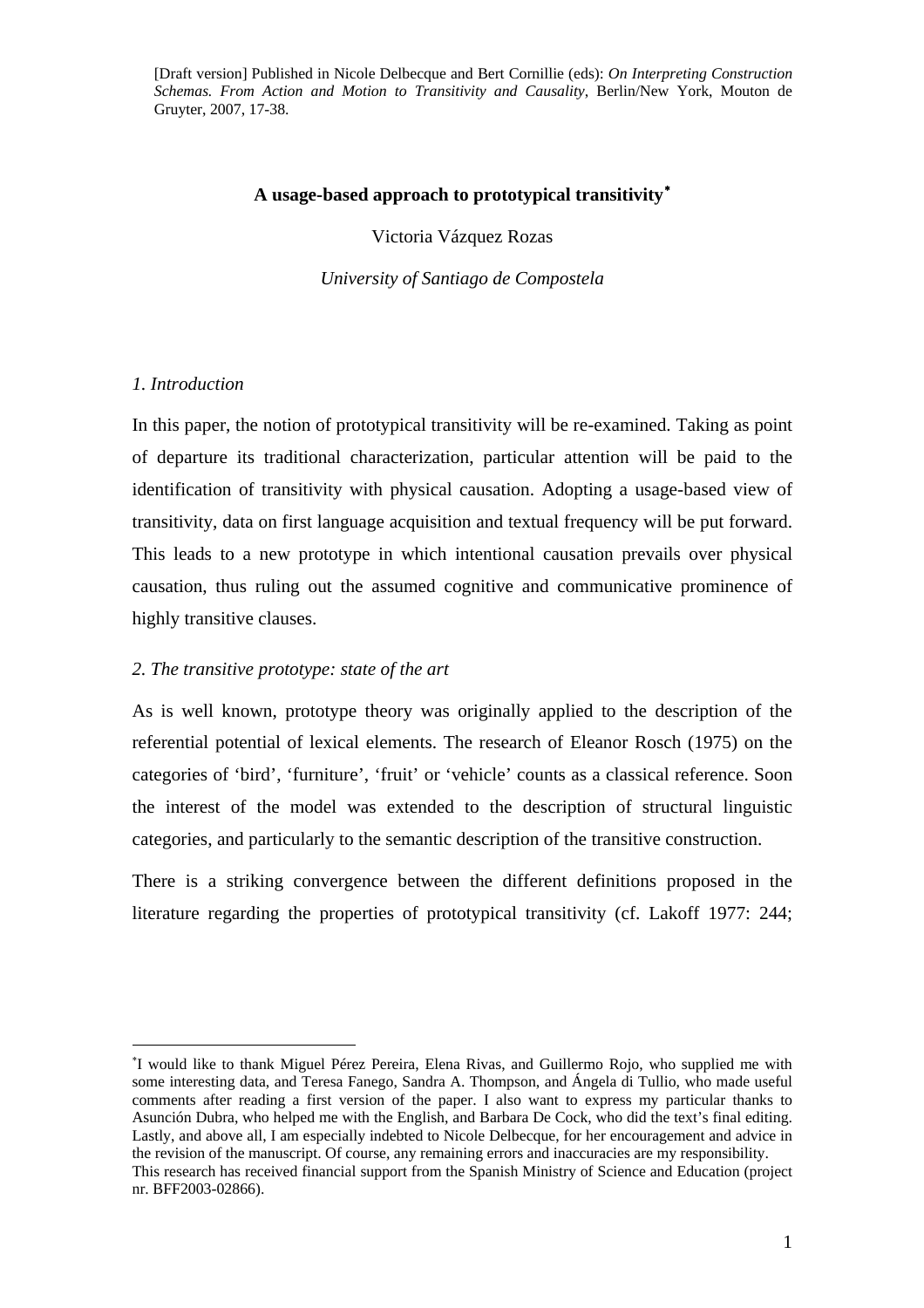Hopper & Thompson 1980; Delancey 1987; Langacker 1991: 301-302; Kemmer 2003:96, etc.)<sup>[1](#page-1-0)</sup>.

According to Taylor (1995: 206-207), the following are the prototypical semantic properties of the canonical transitive construction:

- a) The event involves two participants –subject and direct object– .
- b) The two participants are highly individuated.
- c) The agent (subject) initiates the event.
- d) The agent acts consciously and volitionally, and controls the event. The agent is human.
- e) The patient experiences the effects of the action performed by the agent.
- f) The patient suffers a perceptible change of state as a consequence of the event.
- g) The event is construed as punctual.
- h) There is direct physical contact between the agent and the patient.
- i) The event is causative.
- j) The agent and the patient are contrasting entities.
- k) The event is real.

 $\overline{a}$ 

The properties listed by Taylor describe the meaning of transitive constructions considered to be prototypical. Still, one can wonder which is the basis for the prototypical character of the construction, or how this kind of construction relates to others that are also transitive but do not exhibit (all) of the aforementioned properties.

In general, the coinage of certain transitive constructions as prototypical does not appear to rest on the parameters habitually invoked for defining syntactic prototypicality, viz.: frequency, productivity, salience, transparency, autonomy and naturalness (cf. Winters 1990). Rather, the canonical notion of transitivity seems to rely on the traditional

<span id="page-1-0"></span><sup>&</sup>lt;sup>1</sup> This does not imply that the points of view are in all respects identical. For instance, there is no full agreement on the individuating character of the prototypical object (e.g. Hopper & Thompson 1980 *vs* Aristar forthcoming). Delancey (1984) and Tsunoda (1985) disagree on the relevance of the 'volitional' parameter in the syntactic coding of the clauses. Moreover, Hopper & Thompson (1980) do not situate their proposal within the prototype theory, as they refer to "high (vs. low) transitivity" and to "cardinal transitivity", not to the "prototypical" one.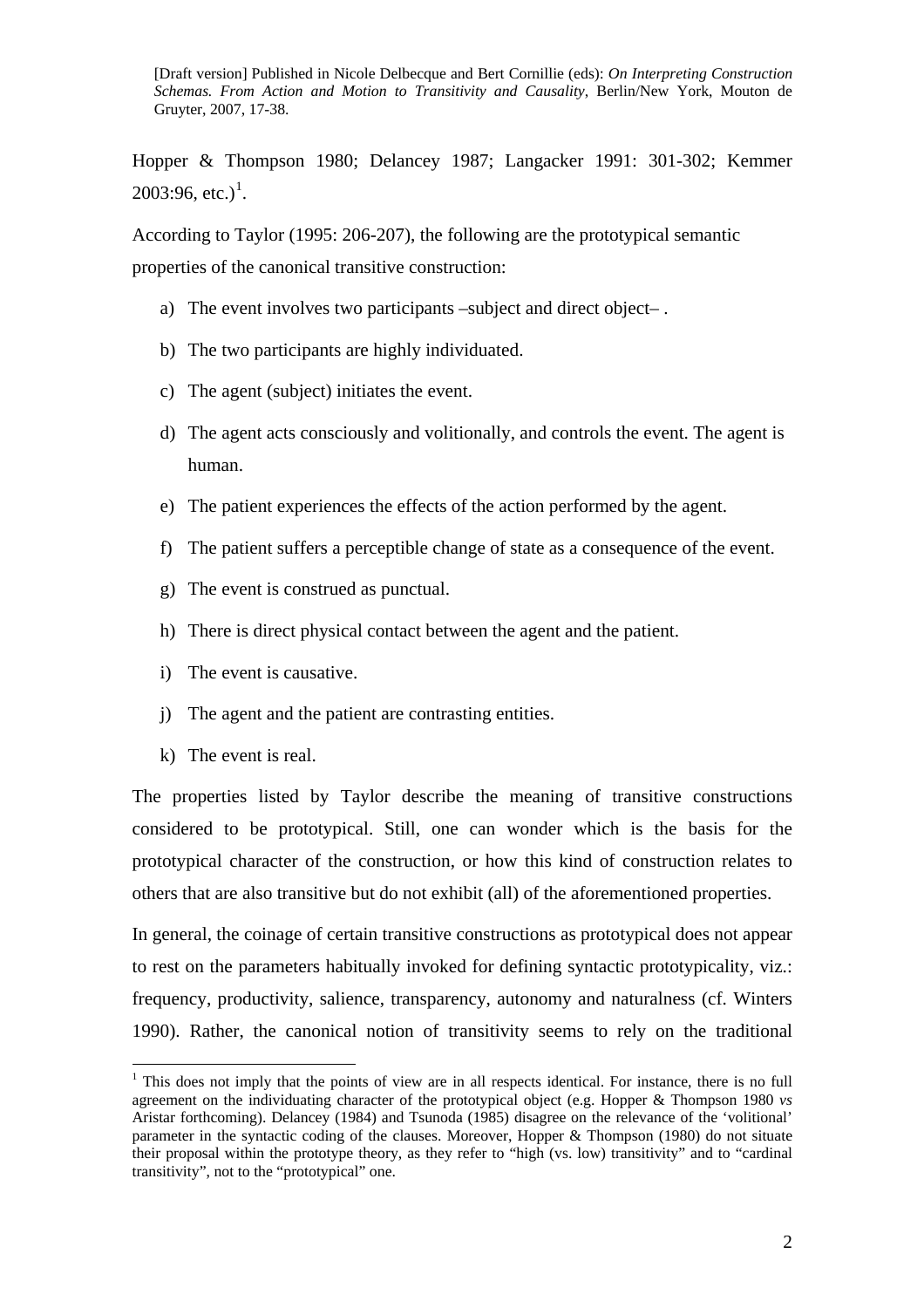definition stating that in a transitive clause 'the action passes from an agent onto a patient'. This yields a particular profile. Indeed, the predicates considered to be typical belong to a specific subtype of action verbs, viz. violent action directed toward a goal. This is corroborated by the examples usually adduced.

Lakoff (1977: 244) offers examples with *kill, hit* and *break*. Tsunoda (1985: 387) includes *kill, destroy, break* and *bend* among the prototypical transitive verbs. Andrews (1985: 68), who defines "primary transitive verbs" as "the class of two-argument verbs taking an Agent and a Patient", gives as examples *kill, eat*, *smash*. Croft (1990: 60) considers as prototypical the verbs of "ingestion, manipulation, creation of objects, and force-motion, location" and the verbs of destruction (ibid: 61). Levin (1999) distinguishes the 'core transitive verbs' from the 'noncore transitive verbs', and among the first ones she includes *kill, cut, destroy, break, open*. And García-Miguel (forthcoming) cites the verbs *kill, break, move* and *kick*.

Some authors handle an even more strict delimitation: Tsunoda (1985) and Levin (1999), for instance, exclude verbs like *hit, kick, move* or *eat* from the prototypical core. They justify this more restricted interpretation of prototypical transitivity by typological cross-linguistic considerations relative to the syntactic coding of canonical transitive clauses. The idea of taking coding homogeneity as criterial –both interlinguistically and intralinguistically– for identifying the prototypical transitive predicates can be summarized as follows:

"ideal events are expressed in basically the same way across languages, while the non-ideal events are expressed in different ways across languages and even within languages." (Croft 1990: 53).

However, different languages do not necessarily behave alike. The information gathered by Tsunoda (1985:388) for English, Japanese and Basque, leads us to consider not only *kill, break* and *bend*, but also *see, hear* and *find* as prototypically transitive. In those languages, *hit, shoot, kick* and *eat*, would be non-prototypical, since they present alternative non-transitive patterns in addition to the canonical transitive construction. However, if we take into account data from Avar, Tongan and Samoan, then *hit, shoot, kick* and *eat* appear to be prototypical transitives, whereas *see, hear* and *find* are not. This shows that the conclusions attained vary notably depending on which languages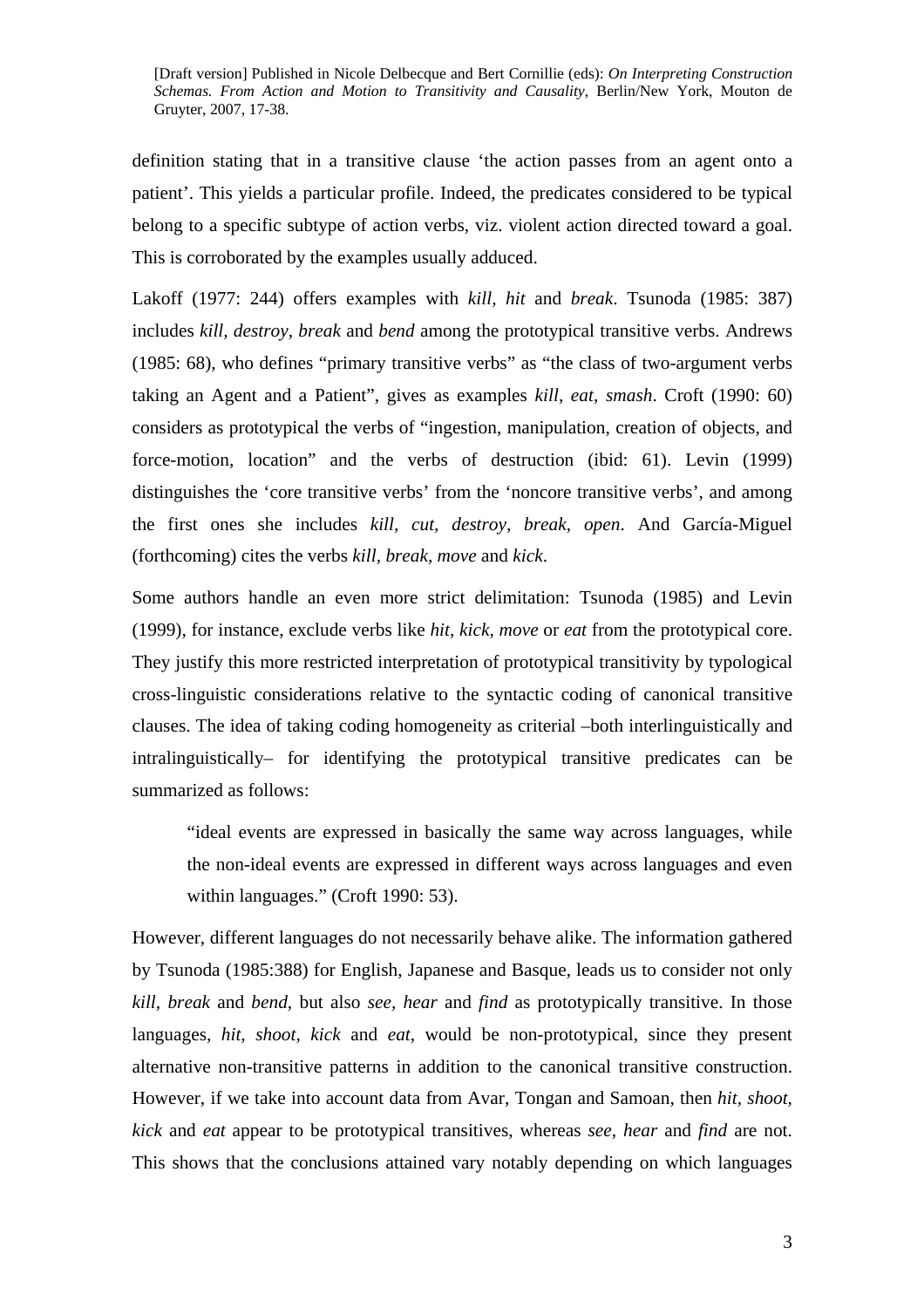are considered. Moreover, as the number of languages compared increases, the group of verbs considered prototypically transitive decreases, and, as a consequence, the examples adduced in the literature are few and always the same.

Interlinguistic comparison permits to identify a small group of verbs that function as predicates in prototypically transitive clauses. Nevertheless, typological research does not explain why the candidates which are universally preferred for the transitive coding are predicates like 'kill' or 'break'.

Therefore, it is necessary to take a new perspective on the matter in order to grasp the concept of the human experience that underlies the transitive coding. Drawing on human experience, causation seems to be at the heart of the matter (cf. Delancey 1987: 60; Croft 1990: 50; Goldberg 1995:  $118$ <sup>[2](#page-3-0)</sup>. Insofar as the transitive construction symbolically represents direct causation, it paradigmatically conveys such notions as control, volition and responsibility of the agent, change of physical state perceptible in the patient, physical contact between the agent and the patient, etc. (cf. Lakoff 1970: 244).

There are reasons for considering causation as basic to human cognition from birth on:

"Piaget has hypothesized that infants first learn about causation by realizing that they can directly manipulate objects around them –pull off their blankets, throw their bottles, drop toys. There is, in fact, a stage in which infants seem to 'practice' these manipulations, e.g., they repeatedly drop their spoons. Such direct manipulations, even on the part of infants, involve certain shared features that characterize the notion of direct causation that is so integral a part of our constant everyday functioning in our environment –as when we flip light switches, button our shirts, open doors, etc." (Lakoff & Johnson 1980: 70).

In cognitive grammar, different compatible models have been designed to represent the causal event coded through the transitive construction (cf. García-Miguel, forthcoming). Langacker (1999: 24), for instance, refers to the "billiard-ball model" as one of the components of the conceptual archetype corresponding to the "canonical event model".

 $\overline{a}$ 

<span id="page-3-0"></span><sup>&</sup>lt;sup>2</sup> Croft (1991:160) mentions an article by D. Davidson (Davidson 1980), first published in 1969, in which the causal structure of events is defended, above the spatio-temporal characterization.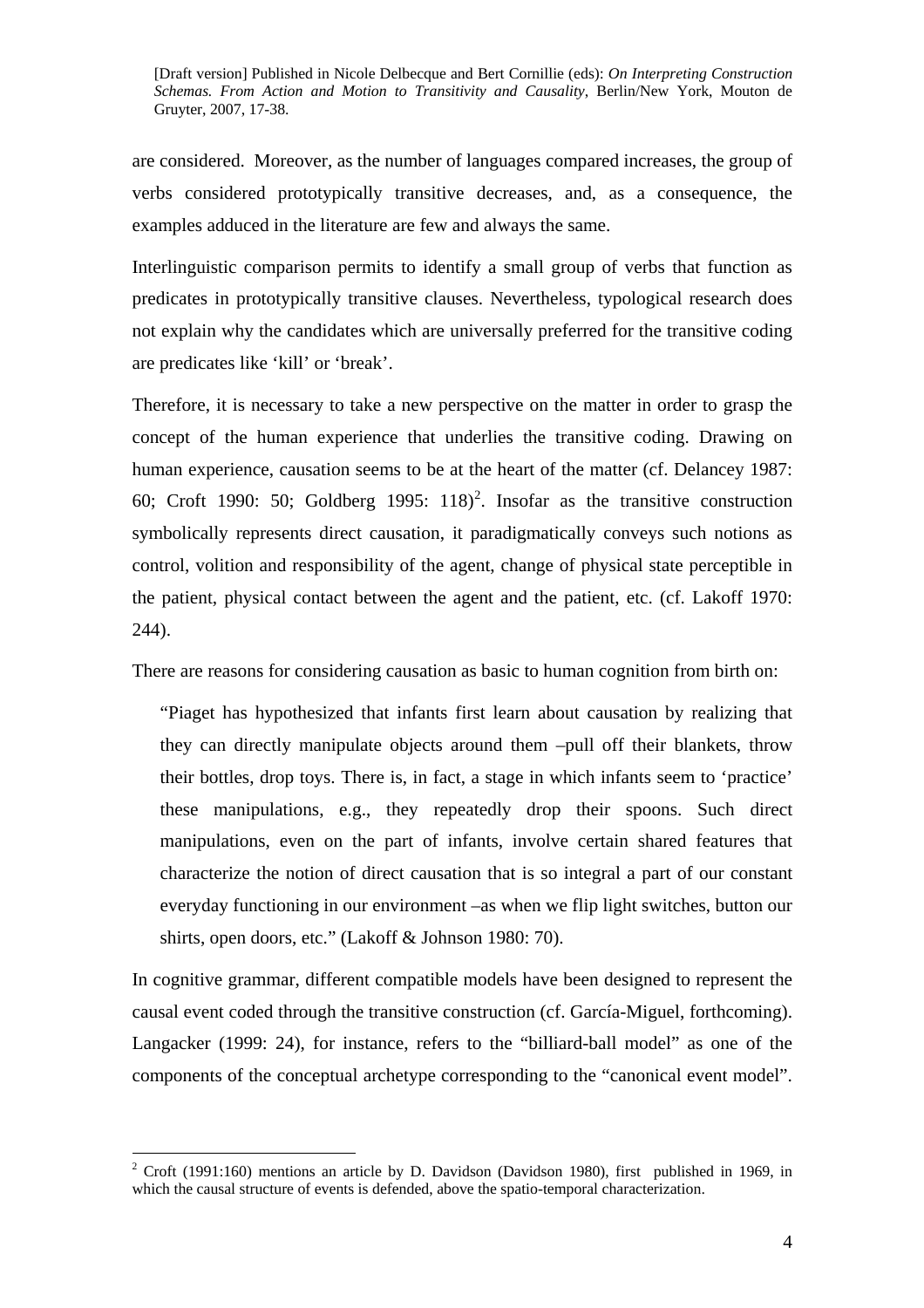According to this 'billiard-ball model', the moving objects that compose the world interact with others and transfer their kinetic energy to them.<sup>[3](#page-4-0)</sup>

Talmy (2000) proposes the notional category of 'Force dynamics', that is, a generalization over the traditional notion of causation. From Croft's point of view, the most adequate way to represent the clausal structure is in terms of "individuals acting on individuals, with some notion of transmission of force determining which participant comes 'first' in the causal order or causal chain" (Croft 1991: 162).

Although these models are shaped on the basis of purely physical causation, their authors note that not all the transitive constructions profile an event that is characterized by a transfer of physical energy between an agent and a patient. That is, the transitive pattern yields non-paradigmatic cases of causation, including events without any transfer of energy, even in an abstract sense, as Langacker (1990: 222-223) recognizes. This is the case of transitive predicates like *see, remember* or *consider*. The solution consist in allowing for various degrees of 'metaphorical extension' of the transitive construction to non-archetypical situations, i.e., from physical interactions to psychological and social ones, thus "physicalizing" the domain of psychosocial reference. This explains the fact that psychosocial events adopt a syntactic structure that is similar to that of physical events, since grammatical form is taken to reflect the conceptual analogy (cf. Talmy 2000: 460).

Slobin (1981) offers acquisition data that support the view that the physical causation constitutes the transitive prototype. He sustains that the infant's grammatical development arises from pairing prototypical situations in the world of reference and canonical forms in the linguistic world. In line with previously mentioned authors, Slobin defines the prototypical transitive event "as one in which an animate agent willfully brings about a physical and perceptible change of state or location in a patient by means of direct body contact" (1981: 411). He points out that this type of events are codified in a regular way around the second birthday. Slobin gives examples of languages in which the canonical transitive construction schema is associated with a

 $\overline{a}$ 

<span id="page-4-0"></span> $3$  A philosophical antecedent of the wording of Langacker's billiard-ball model is found in Hume: "Here is a billiard ball lying on the table, and another ball moving toward it with rapidity. They strike, and the ball which was formally at rest now acquires a motion. This is as perfect an instance of the relation of a cause and effect as any which we know either by sensation or reflection" (Hume 1740: 292, apud Leslie 1995: 123).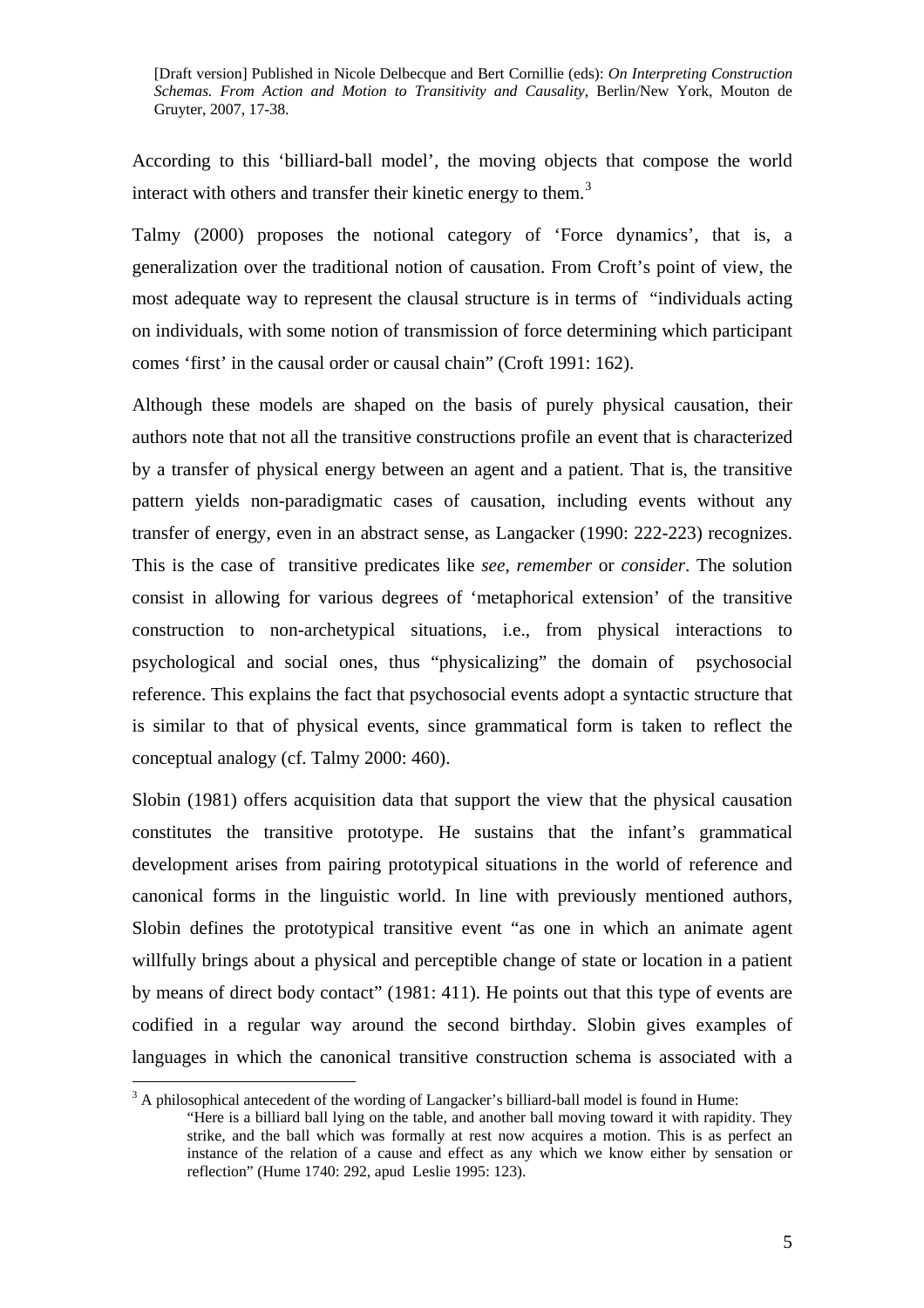positive marking, either in the ergative (Kaluli) or in the accusative (Russian). He observes that these case affixes first appear in verbs that fit the definition of prototypical transitivity –'give', 'grab', 'take', 'hit', etc.–, and only later on in less transitive verbs, as 'say', 'read' or 'see'.

To sum up, we can state that both typological data and data related to the acquisition of transitive structures seem to support the notion of a transitive prototype based on the relation of physical causation between an agent and a patient.

#### *3. The usage-based model and the transitive construction*

After reviewing the most widely accepted ideas about the transitive prototype, we will now focus on certain aspects of the configuration of transitive clauses which have not been taken into account in the preceding section. We will adopt a language usage-based model that views the linguistic system internalized by the users as the result of successive processes of abstraction drawn from concrete uses (cf. Barlow & Kemmer 2000). On the one hand, the usage-based models attach a great importance to the role of learning from use in the child's language acquisition. On the other, these models attribute primordial relevance to frequency, since this factor determines the degree of 'entrenchment' –as Langacker puts it– of a unit or a linguistic construction. Both aspects will be dwelled on in the two following sections.

#### *3.1. The acquisition of the transitive construction*

As seen in section 2, Dan Slobin sets the hypothesis that the acquisition of transitivity by the child is based on the association of the prototypical transitive event with the canonical transitive construction –"Growth proceeds from this initial pairing of prototypical event and canonical form" (Slobin 1981:410). If Slobin's proposal is to be accepted, the 'canonical form', in this case the transitive pattern, has to be assumed to be shaped in the child's mind prior to the first actual uses. However, Slobin attributes to the child a knowledge of the language abstract patterns which does not fit in with the research carried out on grammar acquisition in the last few years (cf. Tomasello 1992; Lieven, Pine & Baldwin 1997; Pine, Lieven & Rowland 1998).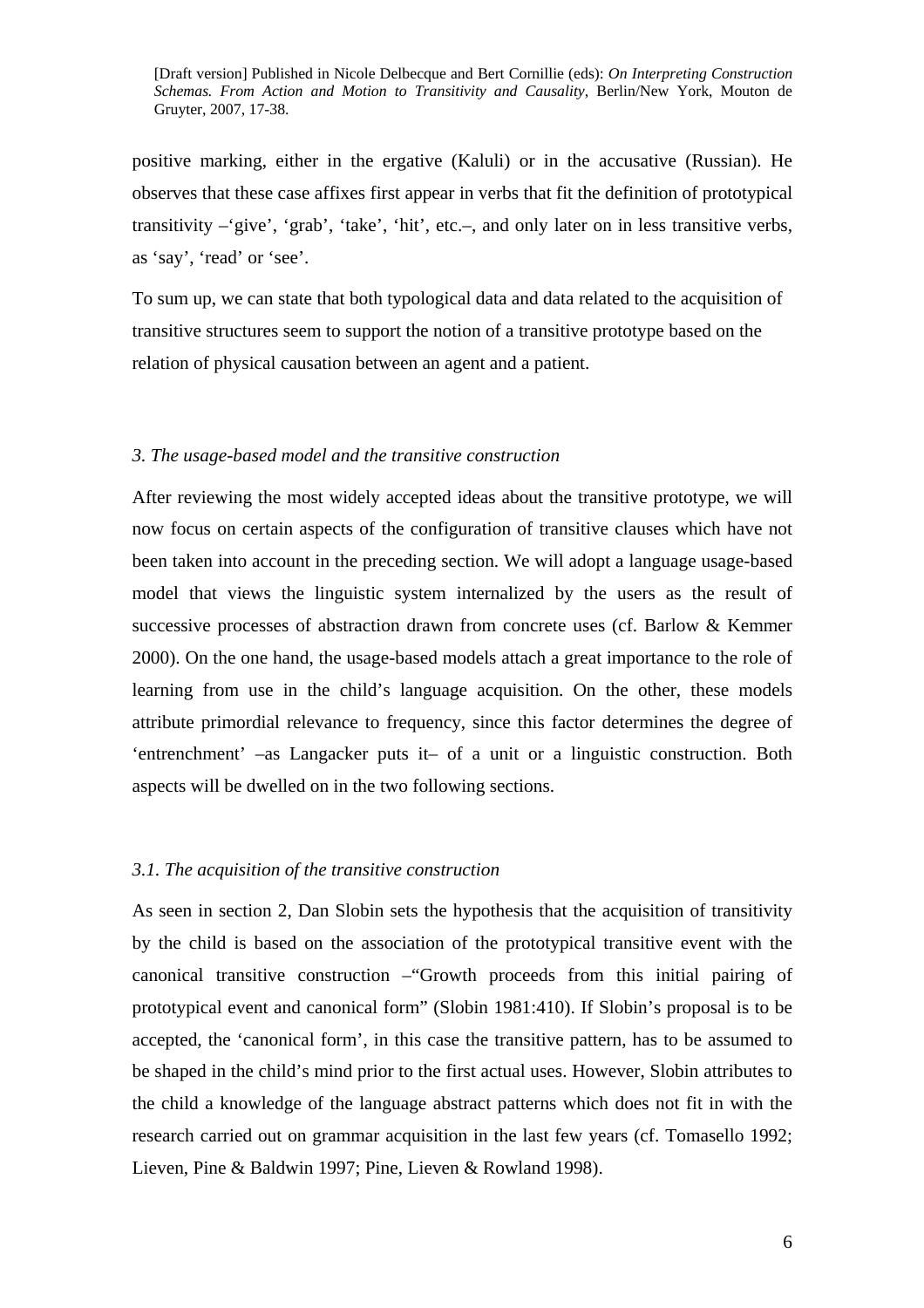These investigations show that the beginning of the child's multiword language use is founded on specific constructions of particular lexical items:

"In other words, children do not utilize schematic categories such as [VERB] or schematic constructions such as the transitive construction [SBJ VERB OBJ] in their early acquisition, whether these schematic structures are innate or not. Instead, children begin with very low level generalizations based around a single predicate and a single construction in which that predicate occurs, and only later in acquisition learn more schematic categories and constructions" (Croft & Cruse 2004: 323).

From this perspective, it will be interesting to study the development of the transitive construction in the children's language. If we accept that prototypical constructions are "the most thoroughly entrenched in the cognitive system" (Winters 1990: 288), and also that "Such maximally entrenched constructions will be those which were learned better (and even, perhaps, earlier) than the less prototypical" (ibid.), we have to acknowledge the relevance of the research on the acquisition of transitivity by children for the definition of the transitive prototype.

Ninio (1999) represents a valuable contribution to our knowledge regarding the acquisition of the transitive construction. The author draws on previous investigations (Bowerman 1976, 1978; Braine 1976; Lieven, Pine & Baldwin 1997), which show that the first verbs used by children in the V-O pattern are not prototypically transitive in the sense summarized in section 1. In any case, they do not express an action realized by a volitional agent that affects a patient, as they are stative verbs like *want* and *see*. Ninio (1999) observes the linguistic activity of sixteen Hebrew children and an English one at the beginning of the multiword stage; her data confirm the less-transitive character of the first verbs used in the V-O construction. These verbs codify meanings that are pragmatically important for the children, like the wish of obtaining an object (*want, get, give, take, bring, find*), the creation of an object (*make, do*), the perception of an object (*see, hear*) or the ingestion of an object (*eat, drink*). However they cannot be considered as prototypical examples of the category of the transitive predicates, since they do not display the characteristic of prototypical transitivity.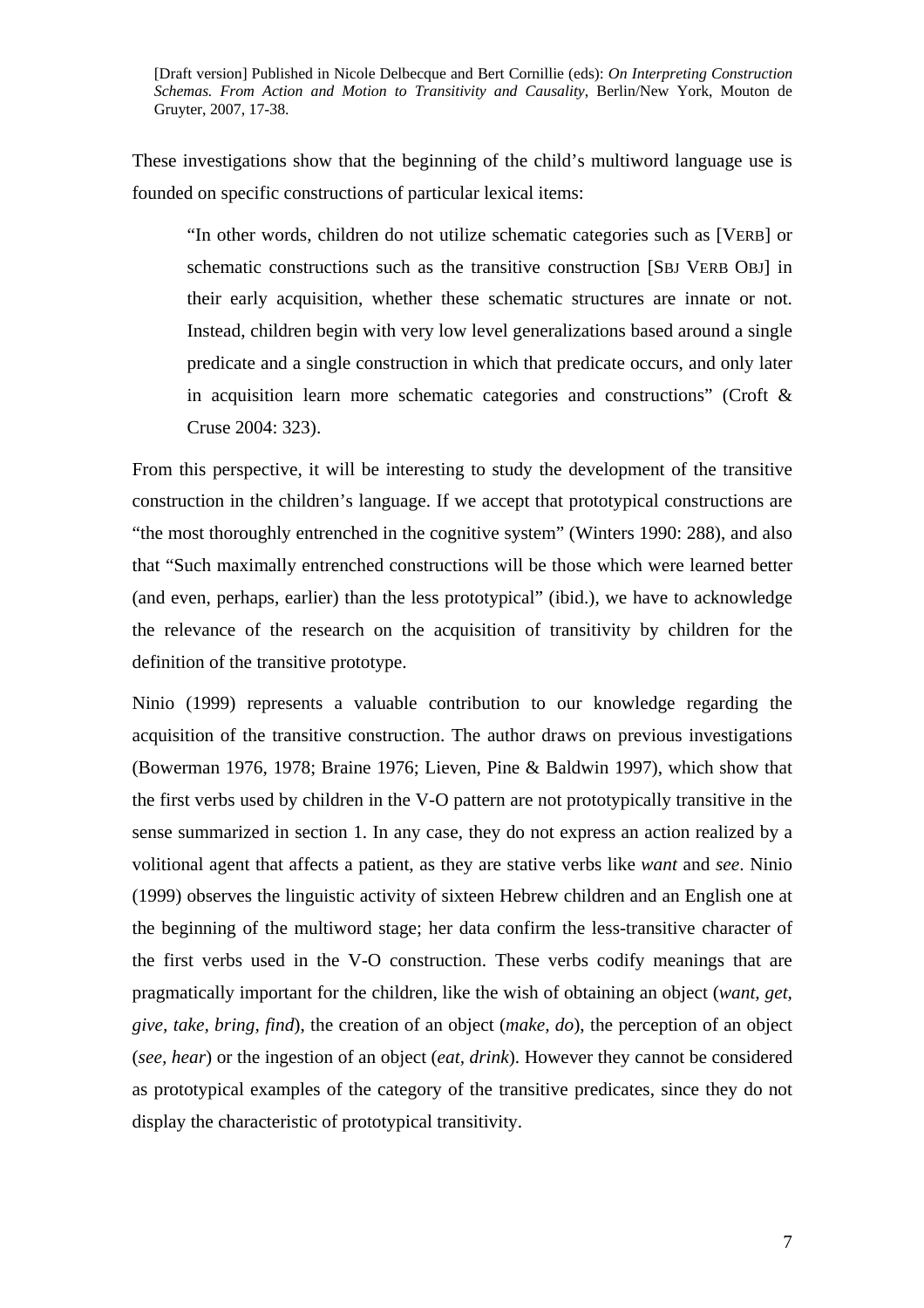The first transitive verbs convey a basic meaning and are frequently used in the language. They can best be defined as 'generic' transitive verbs that represent "in the purest way the core notion of syntactic transitivity" (Ninio 1999:639). Interestingly, there is a high degree of coincidence between these first transitive verbs and the verbal items that have been grammaticalized in different languages to give rise to transitivizing morphemes, e.g. *take, carry, put, get, have, give, want*, etc. (cf. ibid. 634-349). None of these verbs represents a highly transitive event, since they can never express an action that may cause a change of state in a patient<sup>[4](#page-7-0)</sup>.

Some of these verbs are semi-grammaticalized in Indoeuropean languages. A clear example is the English auxiliary *do*, which also functions as a proverb. The same holds for the Spanish *hacer* 'make/do'. Another case worth mentioning is that of the Spanish *haber* 'have', which originally had the posessive value of *tener* 'have/possess' and functioned as a transitive verb; historically, it has undergone a process of grammaticalization, being converted first into an aspectual auxiliary before developing into a temporal one, while being substituted by *tener* as verb of possession. Interestingly, in contemporary Spanish *tener* can also be used as (semi)auxiliary with a terminative value similar to the English *to have got* (*Tengo hechos todos los deberes* 'I've got all my homework done') (cf. Butt & Benjamin 1994:  $222)^5$  $222)^5$ . Portuguese, which does not have periphrastic uses of *haver* 'have', has gone further than Spanish in the grammaticalization of *ter* 'have/posses' + participle periphrasis, since it nowadays also combines with intransitive verbs.

In the same vein, verbs which usually take part in complex VERB-OBJECT predicates, as illustrated in  $(1)-(5)$ , are low transitive verbs with generic meaning<sup>[6](#page-7-2)</sup>:

(1) Siempre hay que *tener cuidado* con ellos (Sonrisa: 278, 35)

 $\overline{a}$ 

<span id="page-7-0"></span><sup>&</sup>lt;sup>4</sup> We don't obviously share Slobin's interpretation (1981:414) when he considers as highly transitive the verbs of certain Chinese and western African languages whose original meanings were 'take' or 'hold' and originated morphemes that coded the direct object.

<span id="page-7-1"></span><sup>&</sup>lt;sup>5</sup> Butt & Benjamin (ibid.) also refer to the use of *llevar* as an auxiliary that expresses accumulative action in a similar construction: *Llevo tomadas tres aspirinas, pero todavía me duele la cabeza* 'I have taken three aspirins and my head still aches'.

<span id="page-7-2"></span><sup>6</sup> The textual examples are from the corpus called ARTHUS (Archivo de Textos Hispánicos de la Universidad de Santiago 'Archive of Hispanic Texts of the University of Santiago). The information on the most frequent verbs in fixed VERB-OBJECT constructions comes from the Syntactic DataBase (BDS, "Base de Datos Sintácticos) drawn from the analysis of the cited corpus under the direction of Prof. Guillermo Rojo. For further information vid. http://www.bds.usc.es.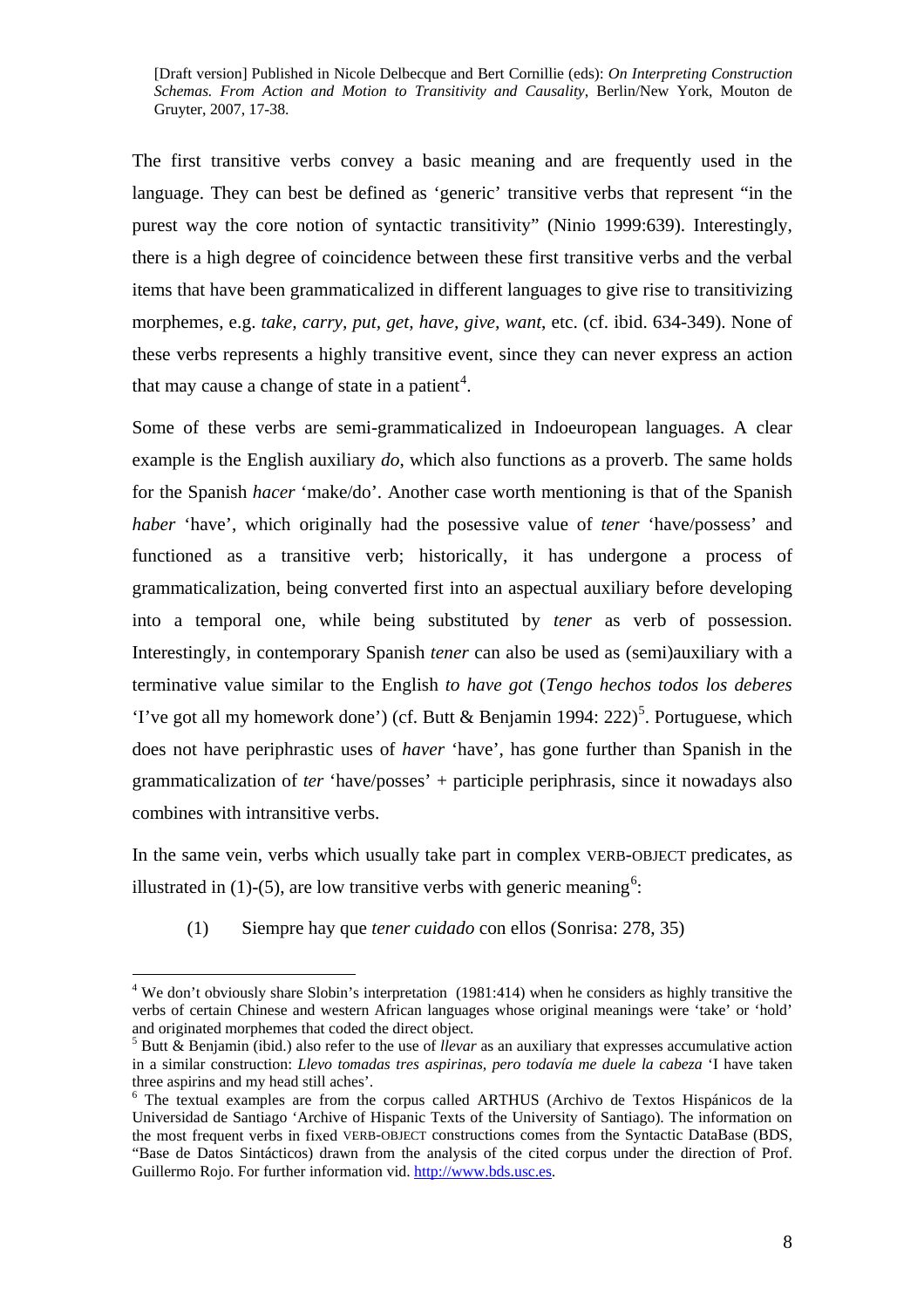'You always have to be careful with them'

- (2) Para ser boticario no *hace falta* saber leer (Coartada: 11, 11) 'To be an apothecary there is no need to know how to read'
- (3) Con estas memeces yo no *me he dado cuenta* (Hotel: 31, 6) 'With these absurdities, I haven't noticed'
- (4) *Pasé revista* acelerada a sus respectivos historiales (Laberinto: 59, 9) 'I fastly reviewed their respective records'
- (5) En este tipo de relaciones no hay que *tomar partido* (Hotel: 76, 14) 'We shouldn't take sides in this type of relationship'

So, both the processes of acquisition and grammaticalization point to the same group of verbs as representative of the core concept of transitivity.

As Ninio remarks, this group of verbs do not fit into Hopper & Thompson's (1980) high transitivity notion and, hence, put into question the generally assumed equation between high transitivivity and prototypical transitivity. Ninio points out that high transitivity is nothing more than 'marked transitivity' (i.e., with morphological coding in the verb and/or the participants), whereas prototypical transitivity is non-marked transitivity, which would result in low rather than in high transitivity.

The key to prototypical transitivity would be the concept of 'valence', particularly in the type of relationship between verb and object, which is qualified by Ninio as 'inalienable'. The traditional interpretation of prototypical transitivity implies a change of physical state in the patient. Instead, in this new conception of prototypical transitivity the human, subjective perspective of the event becomes the central aspect, since it is the change of status of the object in relation to the person represented by the subject which is salient. As Ninio says,

"The concept underlying prototypical transitivity both crosslinguistically and developmentally is thus inclusion in, and exclusion of objects from the personal domain" (1999: 647)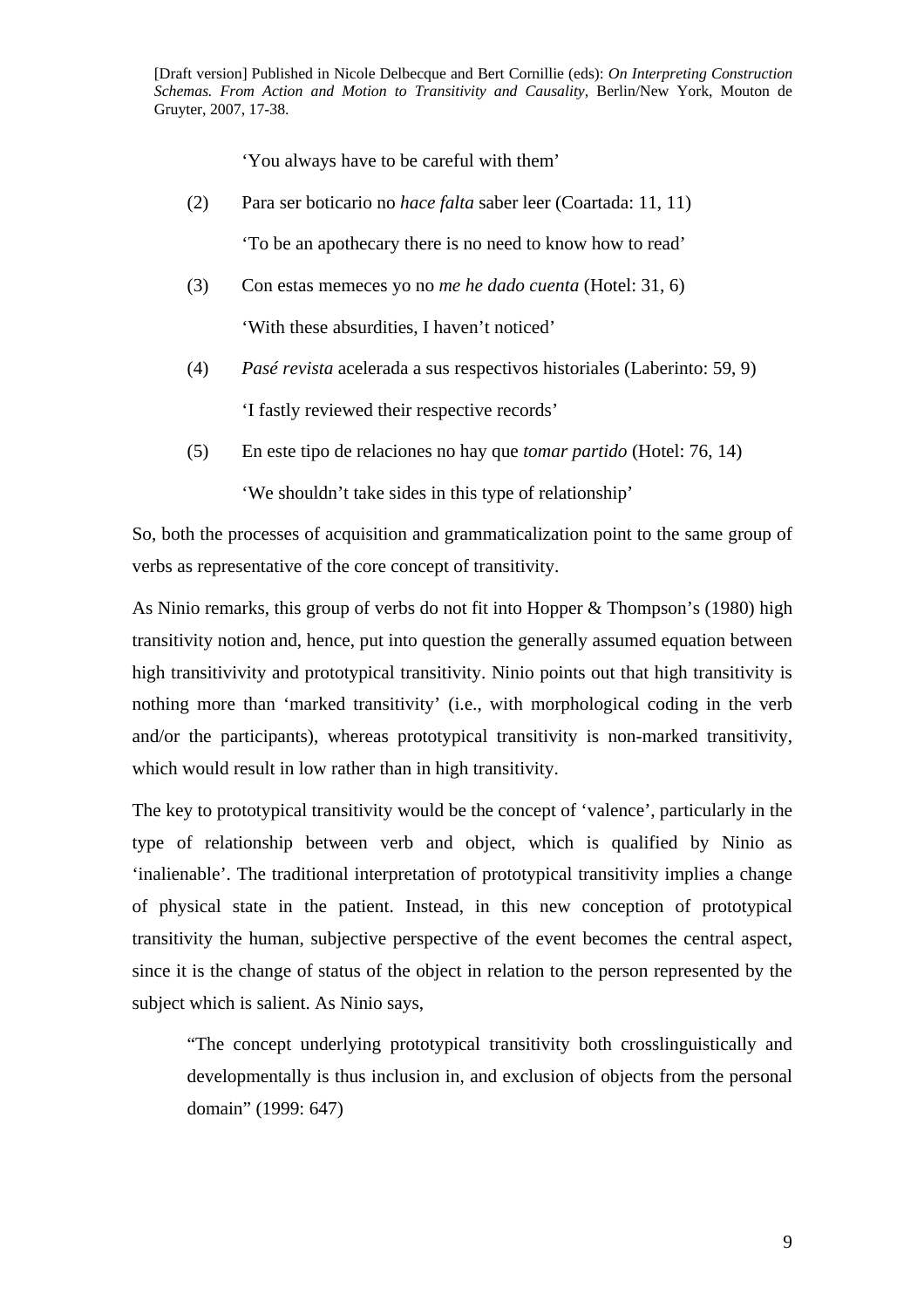## *3.2. Transitivity and frequency*

Besides the acquisition data exposed in the last section, frequency of use is also a very relevant factor in a usage-based approach to transitivity.

No doubt transitive constructions play a central role in the syntax of a language. As for Spanish, we can rely on the information provided by a syntactic database (BDS) drawn from a corpus of contemporary oral and written texts (cf. supra footnote 6). According to the data of the BDS offered by Rojo (2003), the active biactant transitive pattern is the most frequent one, covering 39,06% of the cases. Moreover, 70,44% of the verbs in the corpus admit to a higher or lower extent, the pattern SUBJECT-PREDICATE-DIRECT OBJECT. This fact appears to be all the more relevant that the next pattern admitted by an important number of verbs –the active SUBJECT-PREDICATE pattern– concerns 34,22% of the verbs in the corpus, and accounts for only 12,26% of the cases. All the other patterns have a frequency below 7%.

Rojo (2003) compares the Spanish data with the quantitative analysis of English clauses made by Oostijk & de Haan (1994) on the Nijmegen corpus. The frequency data offered by these linguists are translated by Rojo into percentages:

| <b>Construction</b> | Percentage       |  |
|---------------------|------------------|--|
|                     | of<br>over total |  |
|                     | clauses          |  |
| Intransitive        | 34,93            |  |
| Intensive           | 20,96            |  |
| Transitive          | 27,79            |  |
| Ditransitive        | 1,00             |  |
| Complex             | 1,41             |  |
| Other               | 13,92            |  |
| Total               | 100,01           |  |
|                     | $(N = 15125)$    |  |

Table 1. Distribution of the clauses that make up the Nijmegen Corpus in the constructions considered. Source: Oostdijk & de Haan (1994:48). Rojo's (2003) elaboration.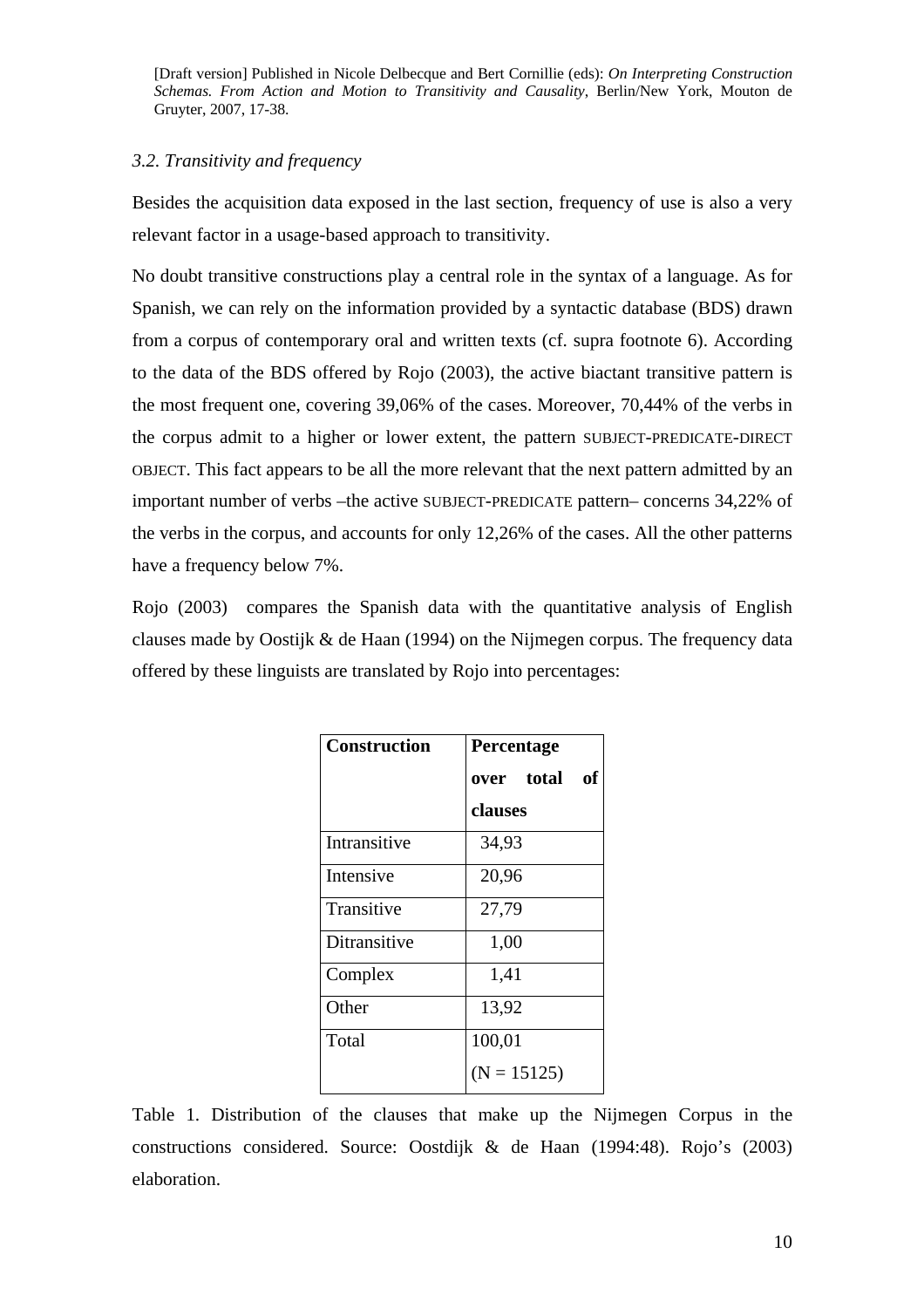From this distribution it appears that transitive clauses do not play such a main part in English as in Spanish, even though they represent 27,79% of the total of clausal patterns.

As for the Spanish language, the quantitative data that we have just evoked confirm the leading role that transitive constructions play in the shaping of Spanish syntax. Yet, they say nothing about which transitive clauses should be considered prototypical and which should not. In this respect, the information contained in the BDS again proves to be very illustrative, as it permits to verify which verbs are used more frequently in the biactant transitive pattern. Table 2 groups the 20 most frequently used verbs in the SUBJECT-PREDICATE-DIRECT OBJECT construction:

| <b>Verb</b>         | <b>Frequency</b> | <b>Relative</b><br>frequency of<br>the transitive<br>pattern |
|---------------------|------------------|--------------------------------------------------------------|
| Tener 'have'        | 4810             | 83.52%                                                       |
| Hacer 'do/make'     | 2806             | 51.34%                                                       |
| Saber 'know'        | 2404             | 78.41%                                                       |
| Ver 'see'           | 2285             | 62.93%                                                       |
| Creer 'believe'     | 1551             | 81.03%                                                       |
| Querer 'want'       | 1165             | 90.38%                                                       |
| Mirar 'look'        | 871              | 67.89%                                                       |
| Decir 'say'         | 883              | 31.01%                                                       |
| Pensar 'think'      | 792              | 54.10%                                                       |
| Conocer 'know'      | 782              | 92.98%                                                       |
| Dar 'give'          | 745              | 23.51%                                                       |
| Recordar 'remember' | 644              | 77.78%                                                       |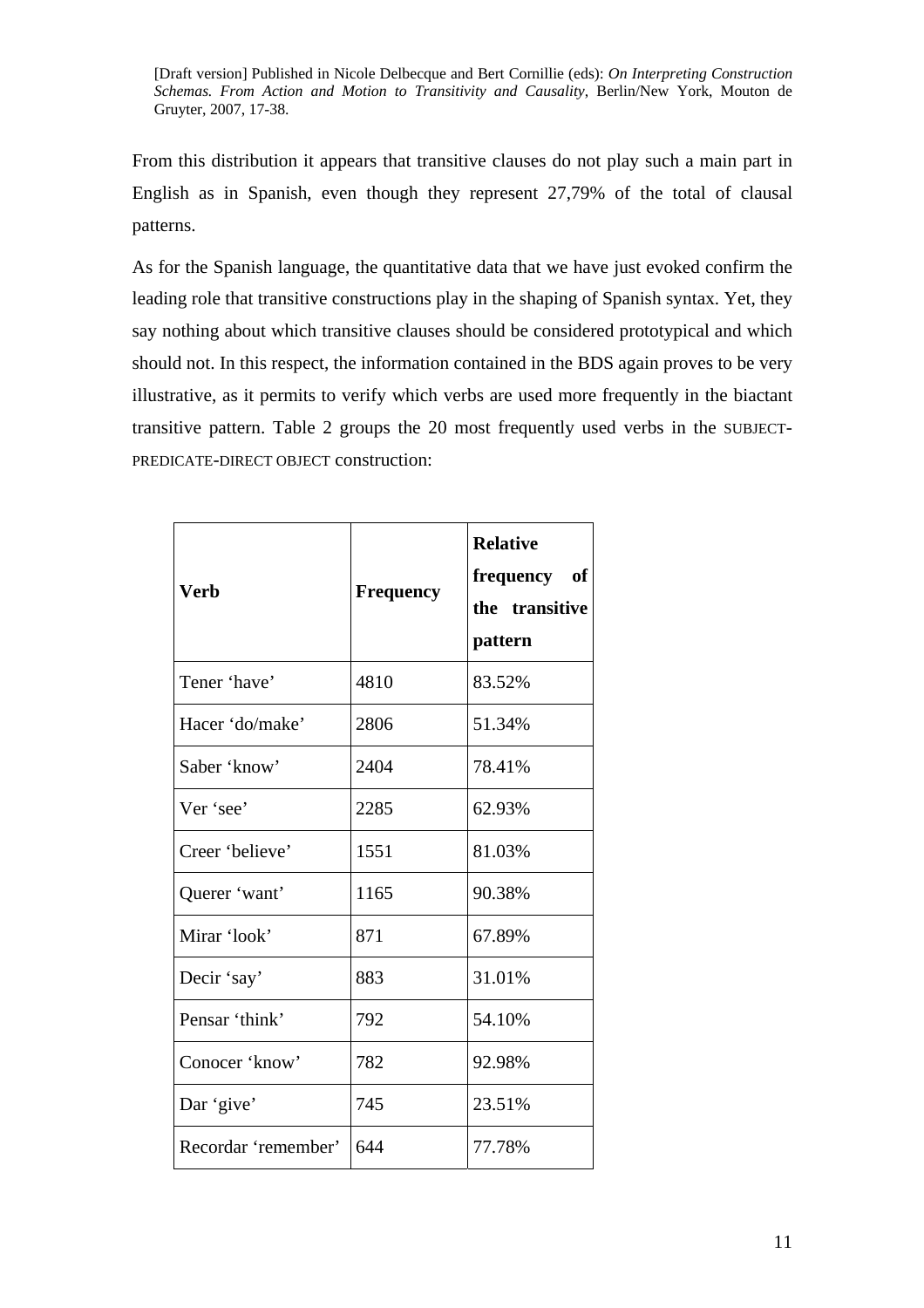| Oir 'hear'        | 565 | 60.95% |
|-------------------|-----|--------|
| Buscar 'look for' | 549 | 88.69% |
| Esperar 'wait'    | 523 | 70.11% |
| Encontrar 'find'  | 469 | 42.52% |
| Llevar 'take'     | 463 | 32.74% |
| Tomar 'take'      | 453 | 59.68% |
| Sentir 'feel'     | 445 | 39.45% |
| Leer 'read'       | 404 | 75.51% |

Table 2. Most frequent verbs in the transitive pattern with pattern percentages over the total of the verb.

As can be seen, the verbs involved are far from corresponding to the transitive prototype as defined in section 2. Rather surprisingly, none of the verbs usually mentioned in the descriptions of archetypical transitivity figures among these twenty most frequent verbs, and the first of the verbs habitually considered "prototypically transitive" – the verb *matar* 'kill'– is not found until the  $39<sup>th</sup>$  position. Our Spanish corpus data thus challenge the pervasiveness of high transitive clauses in discourse.

Thompson & Hopper's (2001) findings corroborate the marginal role of the high transitive clauses in discourse. These linguists analyzed a conversational corpus made up by 446 clauses. In this corpus of informal American English, not a single clause can be characterized as transitive according to the ten parameters that compose Hopper  $\&$ Thompson's (1980) scalar notion of transitivity. To start with, the majority of the clauses has only one participant (73%), for 27% with two or more participants. And among the two-participant clauses, only 14% contain an action predicate, i.e., the vast majority are stative predicates. Other categories like aspect, punctuality and object affectedness show very low indexes in transitivity, as well: 86% of the clauses are atelic, 98% are non-punctual and 84% include a non-affected object. Conversational data from different languages further corroborate Thompson & Hopper's findings (cf. 2001: 39, and references therein) and warrant the conclusion that "the most frequent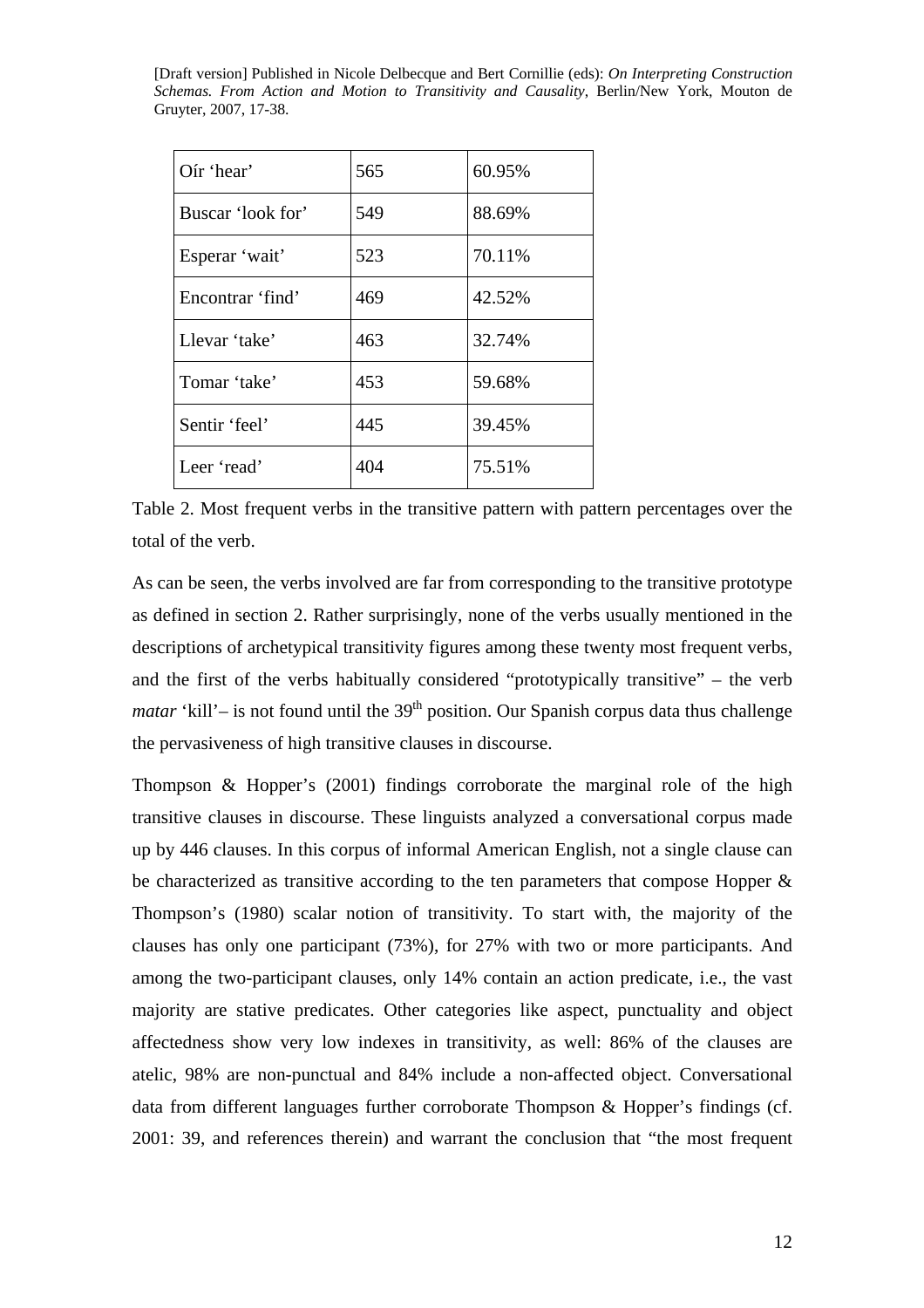kind of clause used by speakers in everyday conversational interactions is one that is low in Transitivity" (ibid.).

## *3.3. Summary*

The above presented usage data challenge the prototypical status of high transitive clauses (in Hopper & Thompson's terms). Both acquisition data and data from corpora lead to an interpretation of the transitive prototype that is different from the one discussed in section 2. We don't mean to say, however, that prototypicality emerges from frequency of use. Even though Rosch (1975) formulated a 'statistical hypothesis' of the phenomenon of prototypicality, we agree with Geeraerts when he states that

"We can use linguistic frequencies to determine what instances of a concept are prototypical [...], but explaining prototypicality on the basis of linguistic frequency is putting the cart before the horse. Some kinds of usage are not prototypical because they are more frequent; they are more frequent because they are prototypical." (Geeraerts 1988:221-222).

At any rate, the information regarding the frequency of use makes it necessary to revise the definition of what counts as a prototypical transitive event<sup>[7](#page-12-0)</sup>.

# *4. Towards an alternative transitive prototype*

At this stage, prototypical transitivity seems to be synonymous with low transitivity rather than with high transitivity, at least for some components of the notion, as sustained by Ninio (1999). Yet, the acquisition and usage data adduced above are only clues for distinguishing prototypical from non-prototypical clauses, they cannot constitute by themselves the foundation of prototypicality. In this last section we will propose a cognitive and communicative basis for the alternative transitive prototype defended here.

# *4.1. The cognitive basis of transitivity*

 $\overline{a}$ 

As commented on in section 2, the notion of physical causation underlies the classical interpretation of the transitive prototype, on the understanding that the model of

<span id="page-12-0"></span> $<sup>7</sup>$  The relationship between early acquisition, frequency of use and prototypicality is also pointed out by</sup> Goldberg (1998:209): "it would be natural for the meaning of the most frequent and early verbs occurring in a particular pattern to form the prototype category".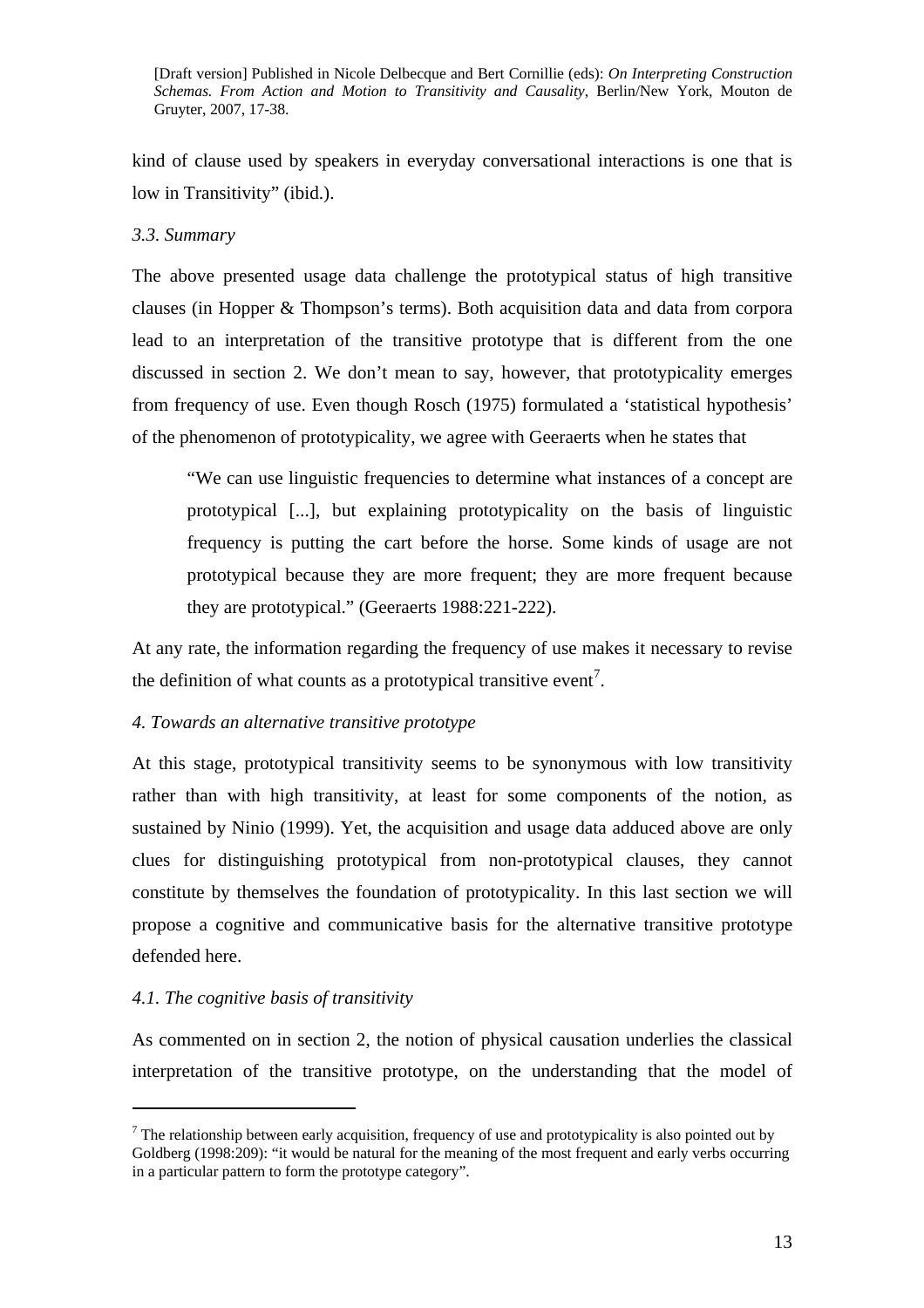transitive action necessarily implies a physical or mechanical relationship between two participants A and O. A carries out a physical action (that must include some type of movement), comes in contact with O and as a consequence produces a perceptible change in the latter participant.

This mechanical view of causality does not make any difference between the way of acting of animate and inanimate entities. In fact, in Langacker's 'billiard-ball model' and Croft's 'causal chains' physical causality prevails over psychological interactions. Both justify the latter as 'metaphorical extensions' of the physical transitive prototype.

It is worth recalling that the psychological conception of transitivity goes back to the traditional approaches in developmental psychology, represented by authors like Piaget (1927) and Michotte (1946), who defended the idea that the child starts having a purely physical perception of the causal relation (cf. also the quote Lakoff and Johnson (1980) given in section 2). Lately, however, various authors adopt a different view on the child's conceptualization of causality. This new interpretation relies on a large number of experiments which yield clear evidence that the animate/inanimate distinction is there from the first year of birth. Its conceptual basis seems to be kinetic, as motion autonomy appears to be the determinig factor for an entity to be classified as animate (cf. Golinkoff et al. 1984; Mandler & Bauer 1988; Smith 1989).

Moreover, the child can recognize the members of his/her own species from the moment of birth on. Taking as a starting point the experiments reviewed in Johnson & Morton (1991), Karmiloff-Smith (1992:149) states that the new-born is endowed with some sort of innate structural information about human faces. Even if we are not willing to admit the thesis of innateness, we cannot deny the existence in the child of a mechanism parallel to the chicks' imprinting. The child's continuous exposure to human faces acts as a stimulator and triggers a quick specialization.

Babies are, indeed, very much attracted by people, and to a large extent by animals as well. They focus their minds on every aspect of human behavior (speech, gestures, movements). This attention is essential for the development of the so-called 'Theory of Mind' in the child. As a matter of fact, autistic children, who cannot develop a theory of mind properly, do preferentially not direct their attention to human behavior. As a consequence of the attentional bias, and contrary to Piaget and Michotte's theory, babies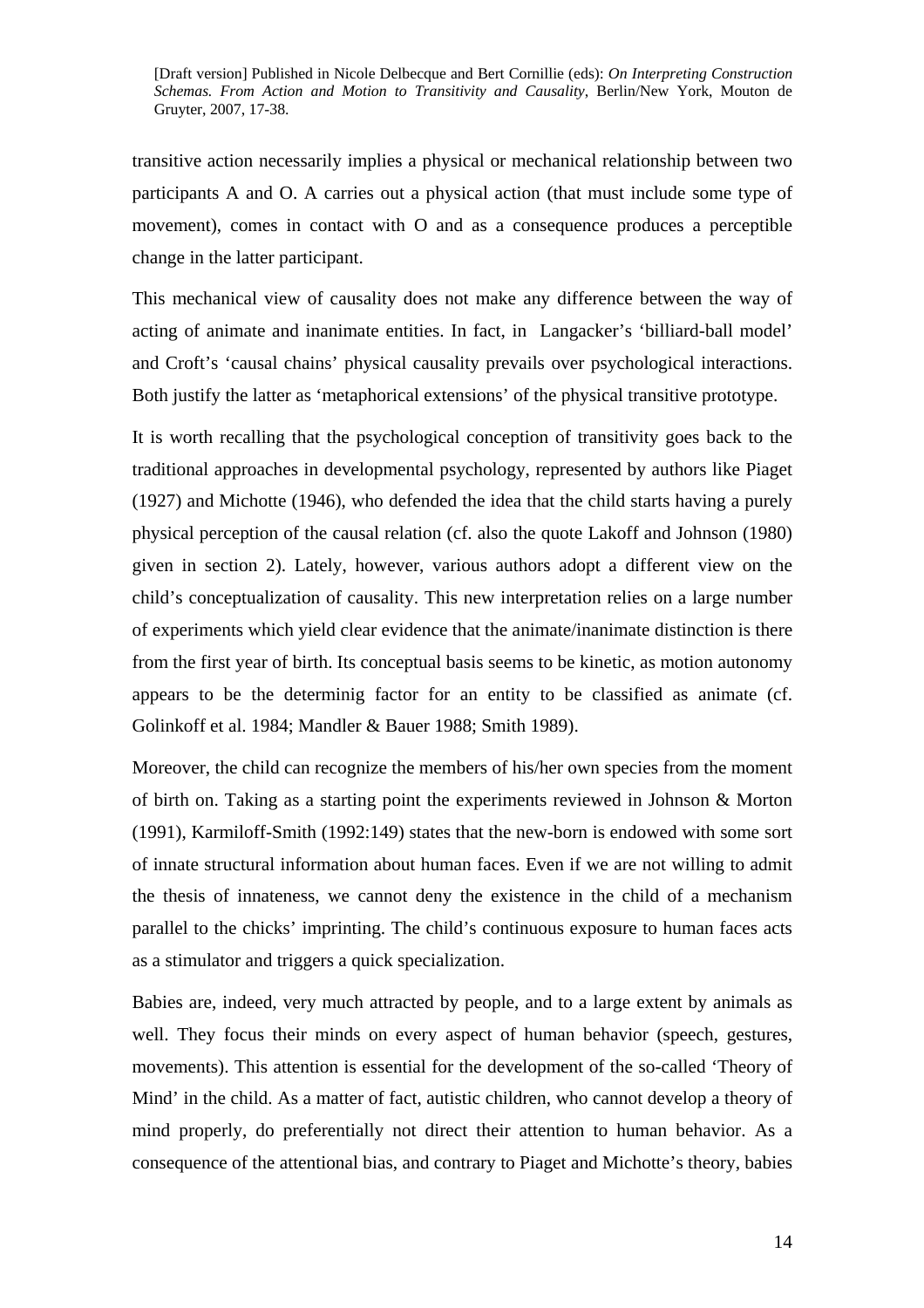process the information proceeding from the human environment in another way than the one that comes from the physical content. They are very sensitive to the differences between the way people act and the way inanimate objects do.

Spelke et al. (1995) try to determine if the perception of human actions (in contrast to the movement of material objects) can rely exclusively on mechanical considerations. Drawing on earlier studies, they observe that one of the first notions of knowledge the baby has about the inanimate object's physics of movement is the 'contact principle': "objects act upon each other if and only if they touch"  $(p. 49)^8$  $(p. 49)^8$ . However, the contact principle does not equally apply to all perceptible entities, since animate entities can transcend it. Both humans and animals have perception mechanisms that allow them to detect and respond to other entities at a distance. People manifest intentions, make plans and pursue goals. They can influence other people's actions and cognitive states simply through verbal and non verbal communication. There is no need for immediate physical contact. According to Spelke et al. (1995), the contact principle is already restricted to inanimate objects in seven-month-old babies.

Ninio (1999: 645), for her part, refers to Budwig (1989, 1995). This author interprets the conception of prototypical agentivity in children not only in terms of direct physical action but also as an attempt to persuade others to act in favor of the subject and an attempt to communicate the control over the objects.

In the same vein, Premack and Premack (1995) defend two conceptions of causality, one physical, the other intentional. *Physical* causality occurs "when an object launches another by contacting it" (p. 191), whereas *intentional* or psychological causality takes place "when one object either moves by itself or affects the movement of another without contacting it" (ibid.)<sup>[9](#page-14-1)</sup>. These authors clearly argue against the piagetian theory of causality when they state that "the infants earliest encounter with cause is in the psychological domain and occurs the moment that an infant attributes intention to a goal-directed object" (p. 191).

 $\overline{a}$ 

<span id="page-14-0"></span> $8$  The visual representation of the contact principle offered by Spelke et al. (1995: 46) is almost identical to the type of diagrams with which Croft illustrates his 'causal chains'. Such a similarity strengthens the interpretation of causality in exclusively mechanical terms.

<span id="page-14-1"></span> $9$  Meltzoff (1995) and Gergely et al. (1995) corroborate the existence of an intentional causal frame, besides the physical one, in the infant's conceptualization of the events.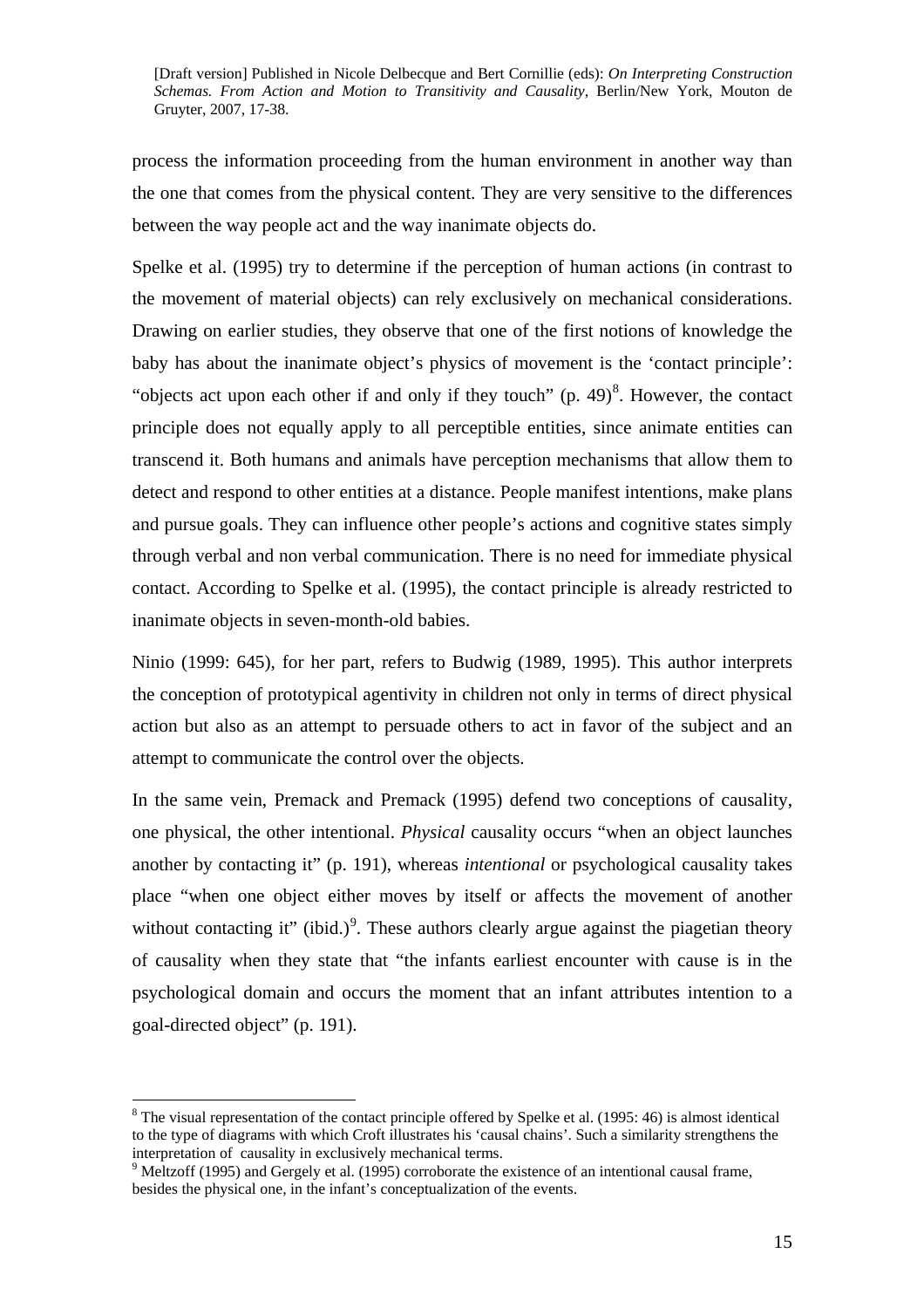There is a conclusion to be drawn from the aforementioned studies. The causality principle can be psychologically interpreted as having an intentional nature, different from the physical dimension on which most approaches to prototypical transitivity are based. The claim defended by Premack and Premack (1995), that psychological causality is prior to physical causality in the child's development provides a cognitive basis that sheds light on the linguistic production data reported in section 3.1. At the same time it seems to be consistent with the information on the most frequently used transitive verbs in textual corpora (cf. section 3.2.).

#### *4.2. The communicative basis of transitivity*

From the functional perspective adopted in the present research, it is natural to also invoke the communicative basis of the transitivity notion.

Hopper & Thompson (1980) situate the communicative basis in the textual distinction between background and foreground, which is mainly recognizable in narrative discourse. The background is incidental or marginal with respect to the foreground. The latter includes the core aspects of the discourse and provides the text with structural coherence. A highly transitive expression corresponds to the foreground. This way high transitivity would be the grammatical sign of a higher discursive prominence, which at the same time would reflect the cognitive salience of the codified event (cf. Delancey 1987:56).

Nevertheless, there are no sound arguments that support the attribution of a greater cognitive importance to the events expressed through highly transitive clauses as opposed to low ones. On the contrary, both the acquisition and the textual frequency data lead us to think that the clauses that configurate the most relevant cognitive model are those characterized by rather low transitivity. As Goldberg (1998: 207) indicates in regard to verbs like *put, get, do* and *make*,

"The fact that these 'light' verbs, which are drawn from a small set of semantic meanings cross-linguistically, are learned earliest and used most frequently is evidence that this small class of meanings is cognitively privileged".

Yet, as already said before, the idea is not to derive the prototypical character of a category from frequency counts. Rather, the production rate is to be interpreted as an index of experience rate, a factor closely related to prototypicality. Geeraerts (1988: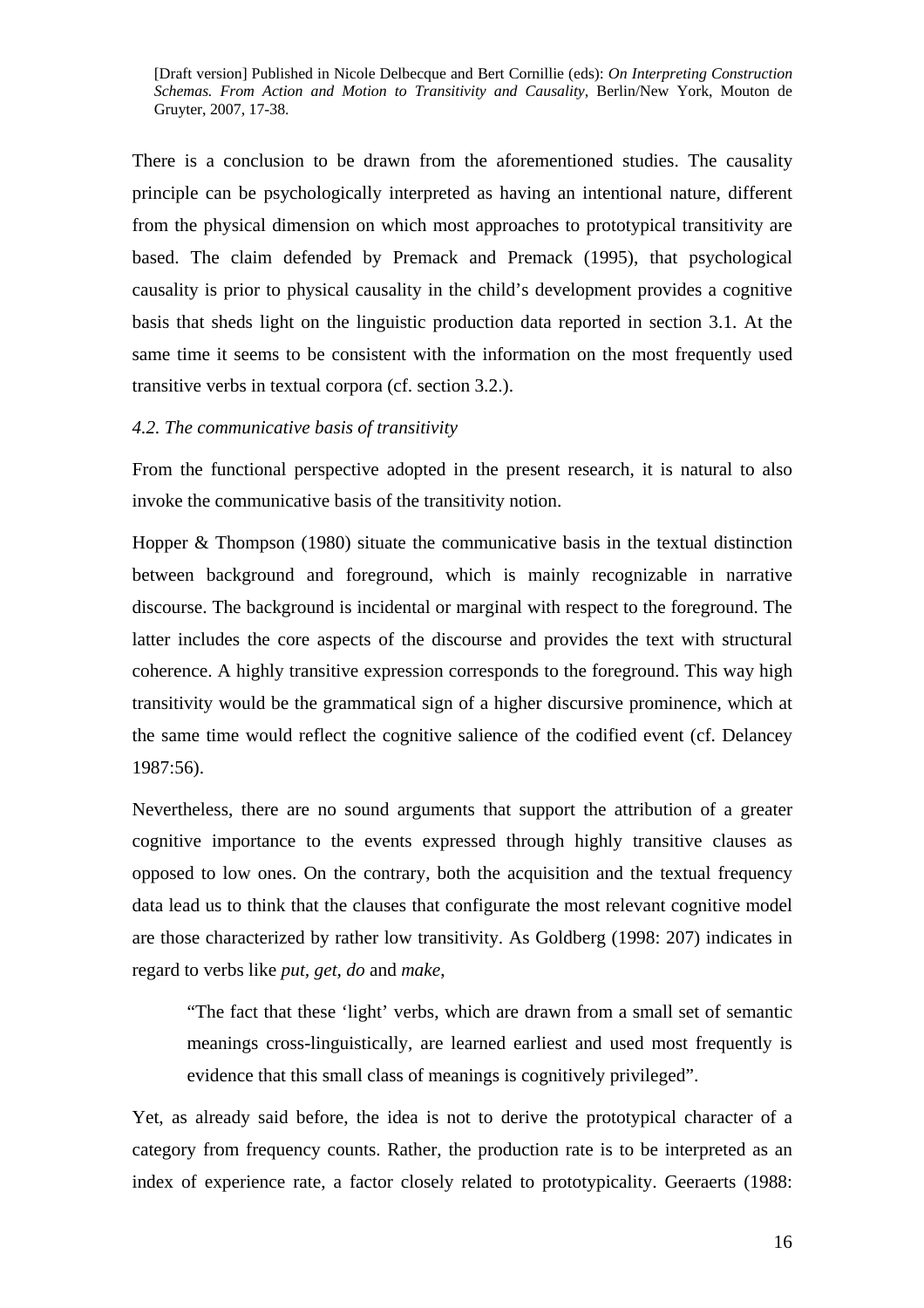222) illustrates the point with fruit terms: "The apple is not a prototypical fruit because we talk more about apples than about mangoes, but because we experience apples more often than we encounter mangoes".

At this point, we should turn our attention towards the type of discourse that constitutes the original manifestation of linguistic activity: spontaneous conversation. As seen in 3.2., Thompson & Hopper (2001) observe that English conversational discourse shows very low indexes of transitivity. The reason for this bias towards low transitivity lies in the clauses' communicative function. Thompson & Hopper acknowledge that "Clauses of low Transitivity are far more useful in the intersubjective interpersonal contexts that make up most of our talking lives" (2001:52).

Colloquial conversation indeed has as main objective the expression of the speakers' subjectivity, not the impartial report of the physical interaction between the world's entities. Conversation is a mechanism for self-expression rather than for the objective description of the surrounding physical reality. Obviously, human beings are interested in the actions and the processes that take place in the world, at least – or especially – insofar as they are affected by them. And we have to bear in mind that this occurs more frequently in the psychosocial than in the material realm.

The prevalence of the indirect and subjective perspective, a low transitivity feature, is not exclusive to spontaneous conversation, it can also be found in the narrative genre. Hopper (1995), e.g., signals the lack of prominence of prototypical events in the "vernacular written narrative" (his example is "Mary broke the window"). The personal, subjective reconstruction performed by the narrator while elaborating his discourse is typical of this genre. Likewise, to illustrate the difference between externally accessible (objective) and internally accessible (subjective) information, Givón (2002: 265) comments on the preponderance of the latter in the historical novel *Cold Mountain*: "What is extraordinary about the text is how difficult it is to find even short passages without massive intrusion of perspective".

# *5. Conclusion and perspectives*

In this paper we have reviewed the concept of prototypical transitivity from the point of view of linguistic usage. We have put forward arguments based on the acquisition and the usage frequency of the transitive construction. These data lead to a new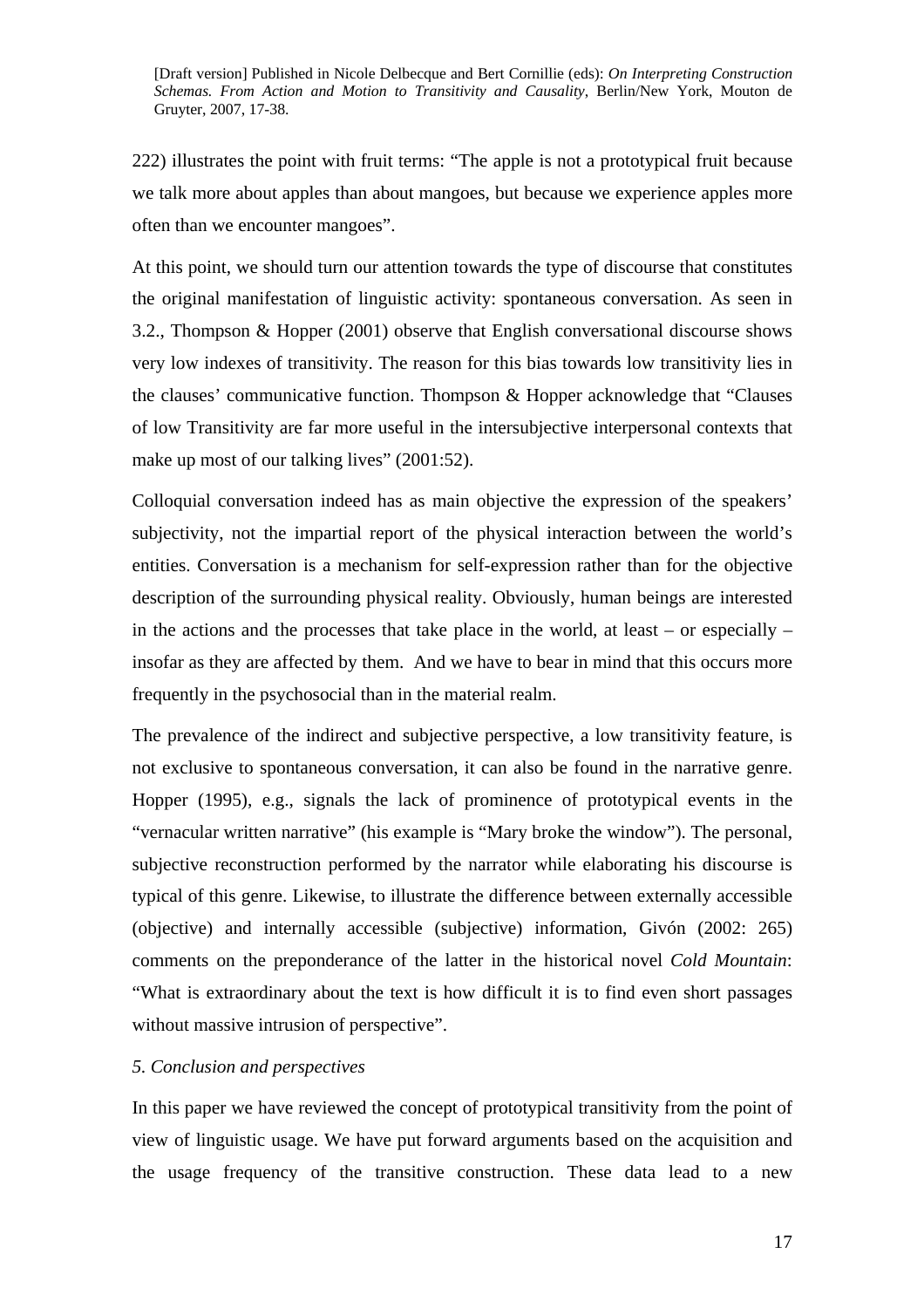interpretation of prototypicality. The prototype matches the characteristics of the clauses that are relatively low in transitivity. This view is also supported by the most recent studies on the perception of causality. They put aside the classical idea of exclusively physical causality by incorporating the psychological or intentional causality to the human cognitive model. The discourse prevalence of the new usage-based prototype is further reinforced by the communicative perspective.

More specific research will undoubtedly be necessary to corroborate the proposal defended here. Firstly, new explorations into the acquisition of the transitive construction by children will be particularly useful in order to obtain data relating to a wider variety of languages. Secondly, more detailed investigations are also needed concerning the textual frequency of the different predicates in various discourse genres. Finally, adopting a cognitive perspective on language also requires to pay attention to the advances that are being made in the fascinating field of developmental psychology.

#### **REFERENCES**

- Andrews, Avery. 1985. The major functions of the noun phrase. In T. Shopen, (ed.). *Language typology and syntactic description.* Vol. I: *Clause structure*, 62-154. Cambridge: Cambridge University Press.
- Aristar, Anthony. forthcoming. Transitivity: a reconsideration. *Journal of Linguistics*. http://linguistlist.org/aristar/transitivity.html
- Barlow, Michael & Suzanne Kemmer (eds.). 2000. *Usage-based models of language*. Stanford: Center for the Study of Language and Information.
- Bowerman, Melissa. 1976. Semantic factors in the acquisition of rules for word use and sentence construction. In D. Morehead and A. Morehead (eds.), *Directions in normal and deficient child language*. Baltimore: University Park Press.
- Bowerman, Melissa. 1978. Words and sentences: uniformity, individual variation, and shifts over time in patterns of acquisition. In F. D. Minifie and L. L. Lloyd (eds.), *Communicative and cognitive abilities – early behavioral assessment*. Baltimore: University Park Press.
- Braine, Martin D. S. 1976. Children's first word combinations. *Monographs of the Society for Research in Child Development* 41, nº 164.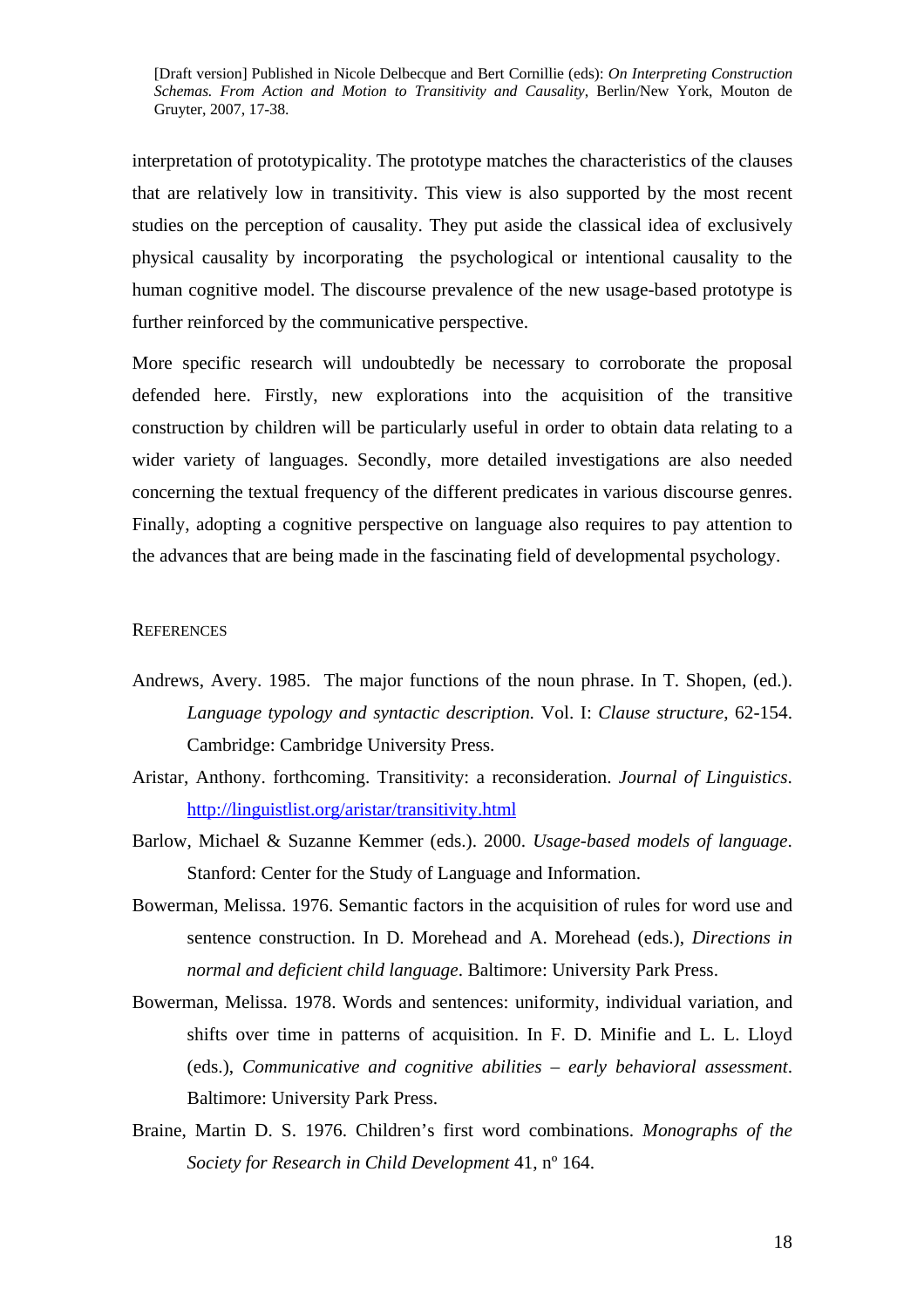- Budwig, Nancy. 1989. The linguistic marking of agentivity and control in child language. *Journal of Child Language* 16.263-284.
- Budwig, Nancy. 1995. *A developmental-functionalist approach to child language*. Mahwah, N.J.: Erlbaum.
- Butt, John and Carmen Benjamin. 1994. *A new reference grammar of modern Spanish*. London: Arnold.  $(2^{nd}$ ed.).
- Croft, William. 1990. Possible verbs and the structure of events. In S. L. Tsohatzidis, (ed.), *Meanings and prototypes : Studies in linguistic categorization*, 48-73. London: Routledge.
- Croft, William. 1991. *Syntactic Categories and Grammatical Relations: The Cognitive Organization of Information.* Chicago: University of Chicago Press.
- Croft, William y Alan Cruse. 2004. *Cognitive linguistics*. Cambridge: Cambridge University Press.
- Davidson, Donald. 1980. The individuation of events. In *Essays on actions and events*, 163-180. Oxford: Clarendon. Reimp. of N. Rescher (ed.), *Essays in honor of Carl G. Hempel*, 216-124. Dordrecht: Reidel, 1969.
- Delancey, Scott. 1987. Transitivity in grammar and cognition. In R. Tomlin (ed.), *Discourse Relations and Cognitive Units*, 53-68. Amsterdam /Philadelphia: John Benjamins.
- García-Miguel, José Mª. forthcoming. Clause structure and transitivity. In D. Geeraerts and H. Cuykens (eds.), *Handbook of Cognitive Linguistics*.
- Geeraerts, Dirk. 1988. Where does prototypicality come from. In B. Rudzka-Ostyn (ed.), *Topics in cognitive linguistics*, 207-229. Amsterdam: John Benjamins.
- Gergely, György, Zoltan Nádasdy, Gergely Csibra and Szilvia Bíró. 1995. Taking the intentional stance at 12 months of age. *Cognition* 56,2.165-193.
- Givón, T. 2002. *Bio-linguistics. The Santa Barbara Lectures*. Amsterdam: John Benjamins.
- Goldberg, Adele E. 1995. *Constructions: A construction grammar approach to argument structure*. Chicago: University of Chicago Press.
- Goldberg, Adele E. 1998. Patterns of experience in patterns of language. In M. Tomasello (ed.), *The new psychology of language. Cognitive and functional approaches to language structure*, 203-219. Mahwah, N.J: Erlbaum.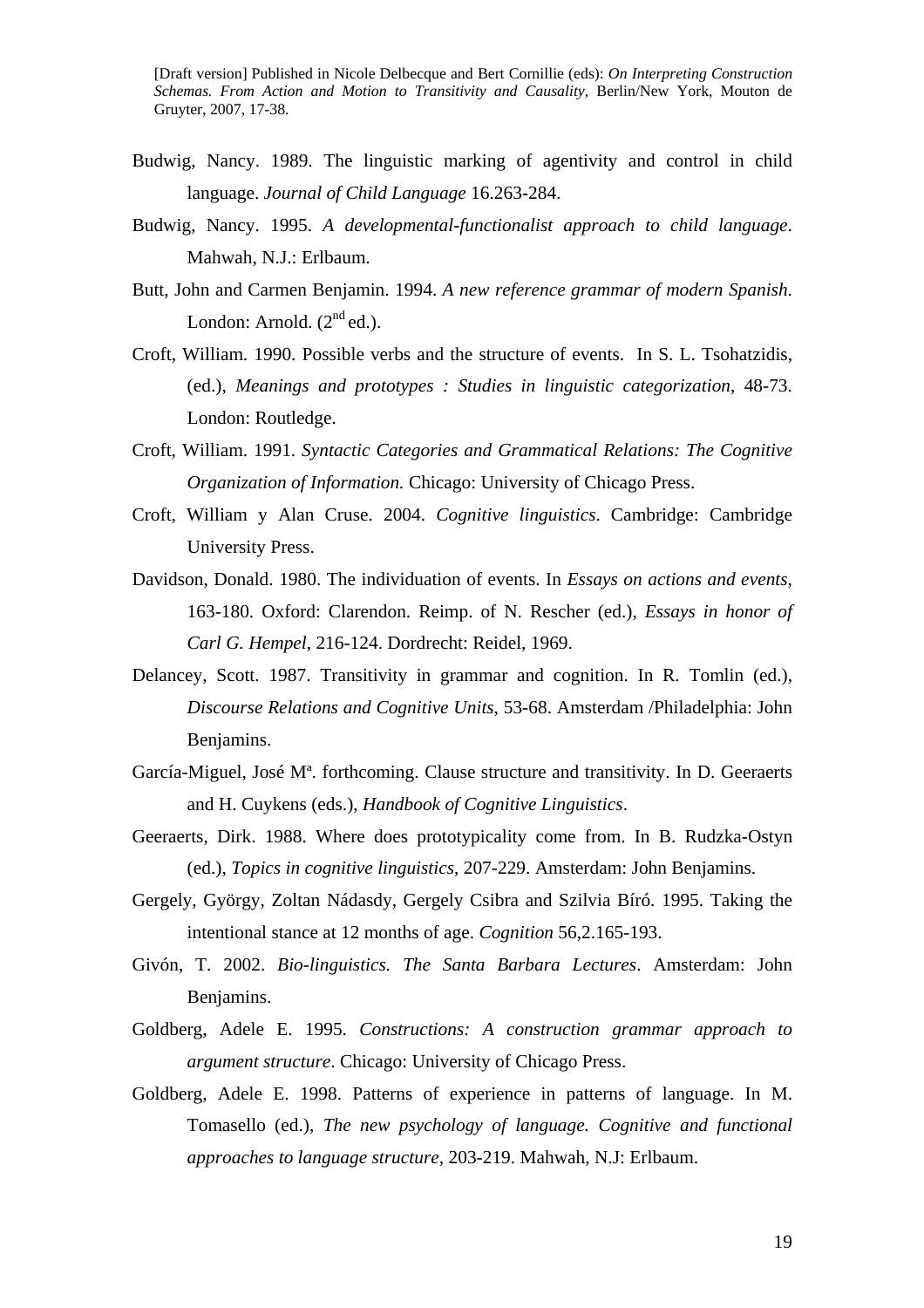- Golinkoff, Roberta M., Carol G. Harding, Vicki Carlson and Miriam Sexton. 1984. The infant's perception of causal events: The distinction between animate and inanimate objects. In L. P. Lipsitt and C. Roove-Collier (eds.), *Advances in infancy*, vol. 3, 145-151. Norwood, N.J.: Ablex.
- Hopper, Paul J. 1995. Dispersed verbal predicates in vernacular written narrative. In A. Kamio (ed.), *Directions in functional linguistics*, 1-18. Amsterdam: John Benjamins.
- Hopper, Paul J. and Sandra A. Thompson. 1980. Transitivity in grammar and discourse. *Language*, 56.252-299.
- Hume, David. 1740. *An abstract of a treatise of human nature*. Reimp. in A. Flew (ed.), *David Hume: on human nature and the understanding*, New York: Collier-Macmillan, 1962.
- Johnson, Mark H. and John Morton 1991. *Biology and cognitive development: The case of face recognition*. Oxford: Blackwell.
- Karmiloff-Smith, Annette. 1992. *Beyond modularity. A developmental perspective on cognitive science*. Massachusetts: MIT Press.
- Kemmer, Suzanne. 2003. Human Cognition and the Elaboration of Events: Some Universal Conceptual Categories. In M. Tomasello (ed.), *The New Psychology of Language* 2, 89-118. Mahwah, N. J.: Lawrence Erlbaum.
- Kemmer, Suzanne and Michael Barlow. 2000. Introduction: A usage-based conception of language. En M. Barlow and S. Kemmer (eds.), *Usage-based models of language*, vii-xxviii. Stanford: Center for the Study of Language and Information.
- Lakoff, George. 1977. Linguistic Gestalts. *Papers form the Thirteenth Regional Meeting, Chicago Linguistic Society* , 236-287. Chicago: Linguistic Society.
- Lakoff, John and Mark Johnson. 1980. *Metaphors We Live By*. Chicago: The University of Chicago Press.
- Langacker, Ronald W. 1990. Settings, participants, and grammatical relations. In S. L. Tsohatzidis (ed.), *Meanings and prototypes: Studies in linguistic categorization*, 213-238. London: Routledge.
- Langacker, Ronald W. 1991. *Foundations of Cognitive Grammar, Vol II: Descriptive Application*. Stanford: Stanford University Press.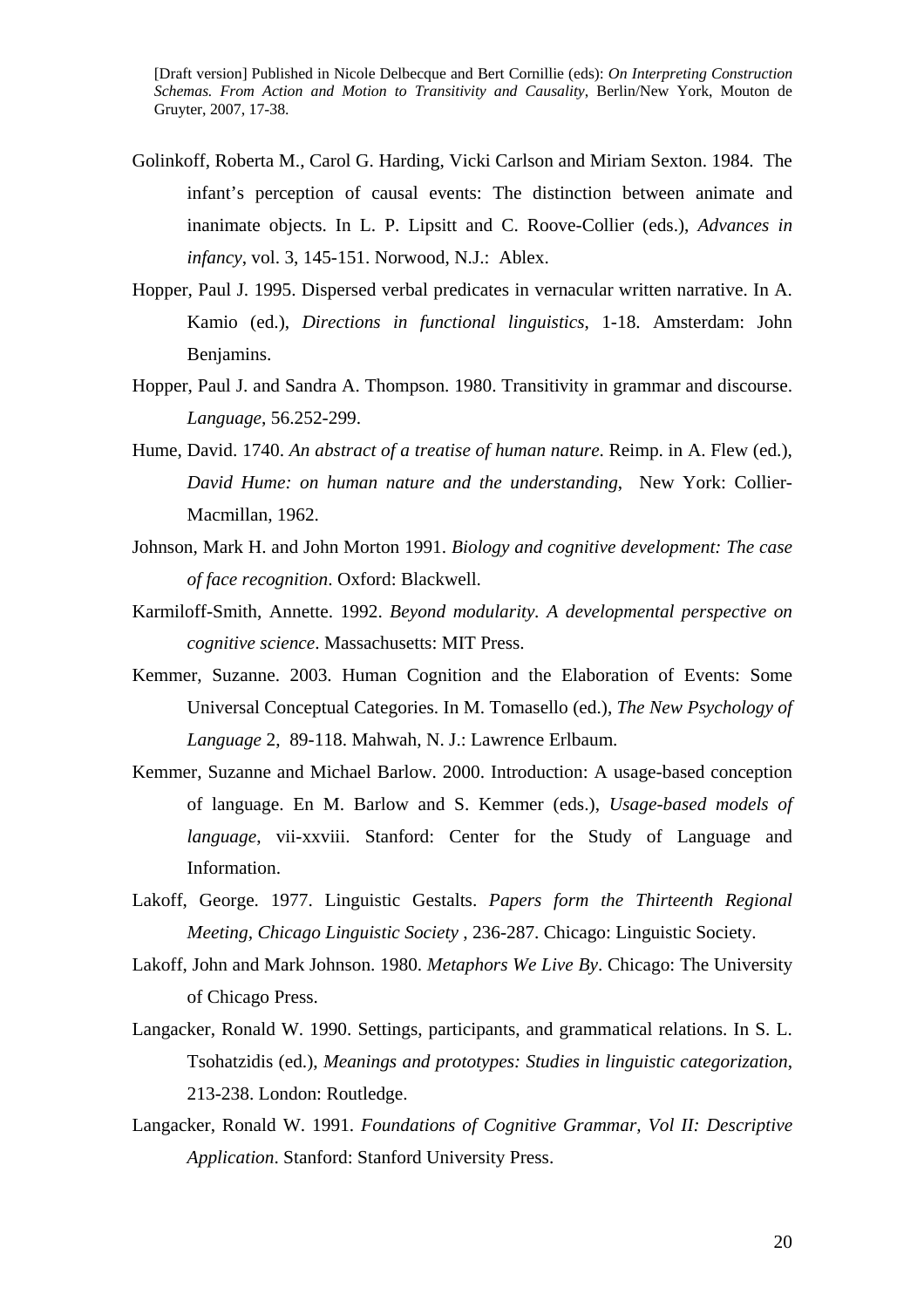- Langacker, Ronald W. 1999. *Grammar and conceptualization*. Berlin: Mouton de Gruyter.
- Leslie, Alan M. 1995. A theory of agency. In D. Sperber, D. Premack and A. James Premack (eds.), *Causal cognition. A multidisciplinary debate*, 121-141. Oxford: Oxford University Press.
- Levin, Beth. 1999. Objecthood: An event structure perspective. *Proceedings of CLS 35, volume 1: The Main Session,*223-247. Chicago: Chicago Linguistic Society, University of Chicago.
- Lieven, Elena V. M., Julian M. Pine and Gillian Baldwin. 1997. Lexically-based learning and early grammatical development. *Journal of Child Language* 24.187-219.
- Mandler, Jean M. and Patricia J. Bauer. 1988. The cradle of categorization: Is the basic level basic?. *Cognitive Development* 3.247-264.
- Meltzoff, Andrew N. 1995. Understanding the intentions of others: re-enactment of intended acts by 18-month-old children. *Developmental Psychology* 31.838-850.
- Michotte, Albert. 1946. *La perception de la causalité*. Louvain: Institut Supérieur de Philosophie.
- Ninio, Anat. 1999. Pathbreaking verbs in syntactic development and the question of prototypical transitivity. *Journal of Child Language* 26.619-653.
- Oostdijk, Nelleke and Pieter de Haan. 1994. Clause patterns in Modern British English: A corpus-based (quantitative) study. *ICAME Journal* 18.41-79.
- Piaget, Jean. 1927. *La causalité physique chez l'enfant*. Paris: Librairie Félix Alcan.
- Pine, Julian, Elena V. M. Lieven and Caroline Rowland. 1998. Comparing different models of the development of the English verb category. *Linguistics* 36,4.807- 830.
- Premack, David and Ann James Premack. 1995. Intention as psychological cause. In D. Sperber, D. Premack and A. James Premack (eds.), *Causal cognition. A multidisciplinary debate,* 185-199. Oxford: Oxford University Press.
- Rojo, Guillermo. 2003. La frecuencia de los esquemas sintácticos clausales en español. *Homenaje a Humberto López Morales.* Madrid: Arco/Libros, 413-424.
- Rosh, Eleanor. 1975. Cognitive representations of semantic categories. *Journal of Experimental Psychology. General* 104.192-233.